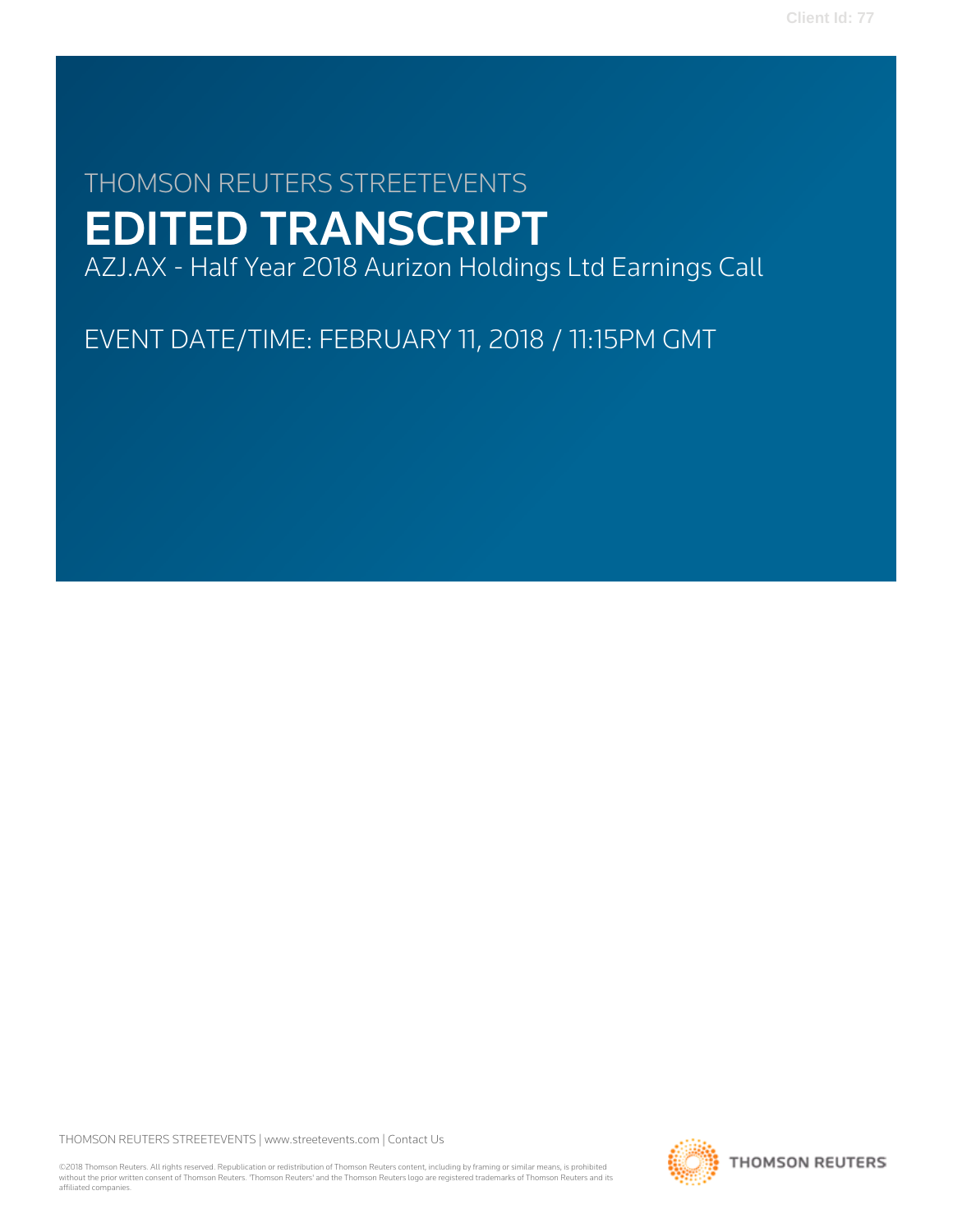## **CORPORATE PARTICIPANTS**

**[Andrew T. Harding](#page-1-0)** Aurizon Holdings Limited - MD, CEO & Director **[Clay McDonald](#page-18-0)** Aurizon Holdings Limited - Group Executive of Bulk **[Ed McKeiver](#page-10-0)** Aurizon Holdings Limited - Group Executive of Coal **[Michael Robert Riches](#page-9-0)** Aurizon Holdings Limited - Group Executive of Network **[Pam Bains](#page-5-0)** Aurizon Holdings Limited - CFO & Group Executive of Strategy

# **CONFERENCE CALL PARTICIPANTS**

**[Anthony Moulder](#page-10-1)** CLSA Limited, Research Division - Analyst **[Guy X. Bunce](#page-21-0)** JP Morgan Chase & Co, Research Division - Analyst **[Ian Myles](#page-12-0)** Macquarie Research - Analyst **[Nathan Lead](#page-24-0)** Morgans Financial Limited, Research Division - Senior Analyst **[Owen Birrell](#page-22-0)** Goldman Sachs Group Inc., Research Division - Metals and Mining Company Analyst **[Paul A. Johnston](#page-13-0)** RBC Capital Markets, LLC, Research Division - Analyst **[Paul Butler](#page-15-0)** Crédit Suisse AG, Research Division - Director **[Robert Koh](#page-14-0)** Morgan Stanley, Research Division - VP **[Scott Ryall](#page-17-0) [Simon A. Mitchell](#page-9-1)** UBS Investment Bank, Research Division - MD and Head of Research for Australia and New Zealand

# <span id="page-1-0"></span>**PRESENTATION**

#### **Andrew T. Harding** - Aurizon Holdings Limited - MD, CEO & Director

Good morning, and welcome to the interim results for financial year 2018 for Aurizon. In the room with me today are the following members of the executive team: Pam Bains, CFO and Group Executive Strategy; Ed McKeiver, Group Executive Coal; Clay McDonald, Group Executive Bulk; Michael Riches, Group Executive Network. They're available for questions at the end, after Pam and I have finished the presentation.

Before we get started, you will notice a change to past presentations with more key information in the front section. We did this because there is a lot going on, and I wanted to update you on the priorities for the group and each business unit as they now exist under the new structure. Each business has its own set of priorities and challenges, and how we respond is critical to the success of the group.

As usual, first, we will start with safety. As indicated 6 months ago, we have revised our metrics to include contractors and all restricted work injuries in our recordable injuries. This was to ensure the definition is consistent with the best practice, and the numbers you see here are on this basis, including higher numbers for the prior years.

We have seen a deterioration in the performance since June last year, which is largely a reflection of 2 issues. The first, our systems and processes were not previously set up to record all contractor injuries so although we have restated the prior year's data, we have not been able to capture all historic injuries.

Second, there has been an underlying increase in strain-related injuries to our employees. The result itself is disappointing, but analyzing the underlying root cause has allowed us to identify new areas of focus for our safety journey to help drive further improvements. This includes improving the processes around manual handling tasks and strengthening the processes around the interaction, including induction of contractors

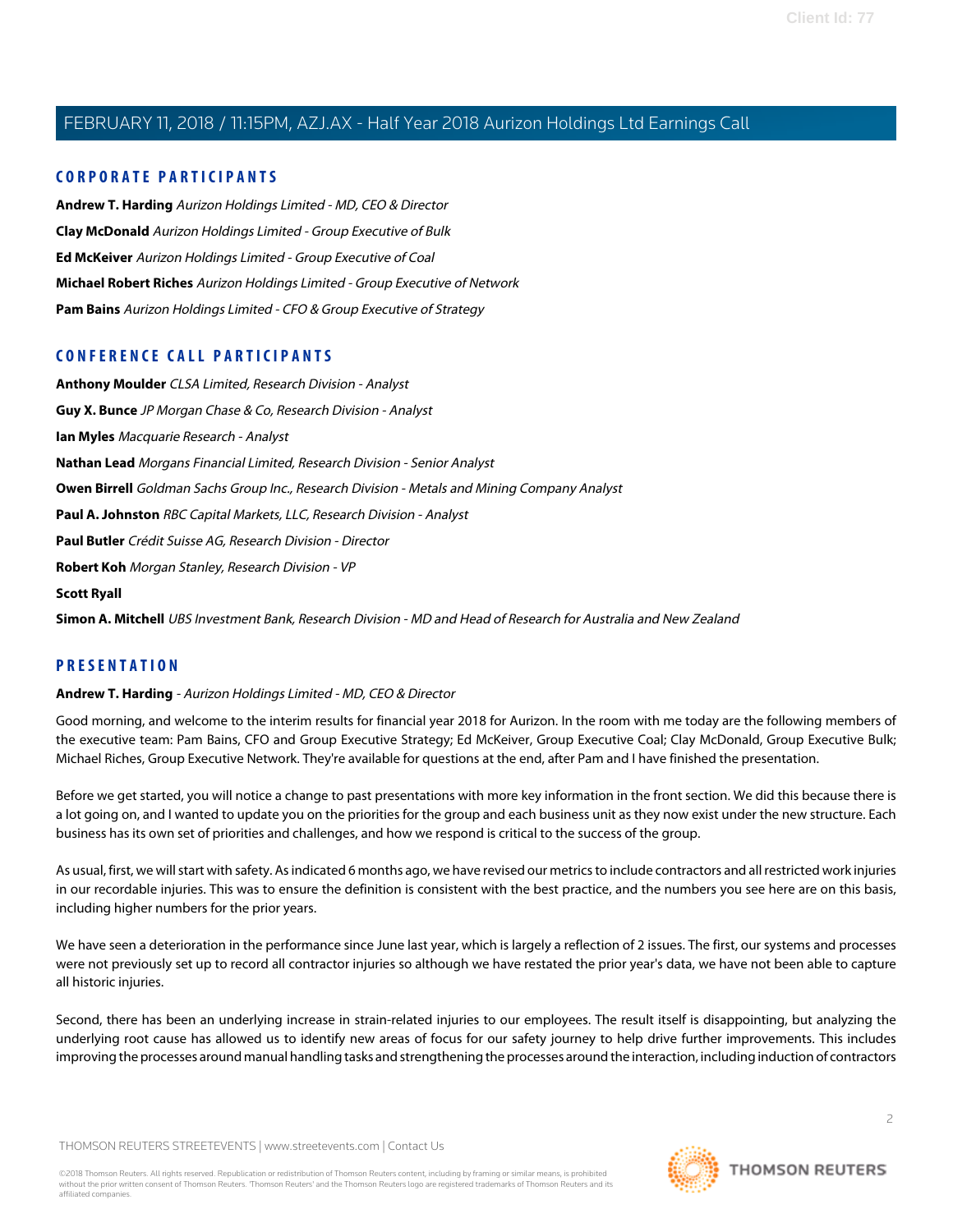in the business. As I highlighted at the FY '17 results day, improvement in the new metric will be harder and will focus the business on a larger safety improvement at Aurizon.

Before I run through some high-level comments about the financial results, I wanted to give you an update on the key priorities I have identified -- I had identified 1 year ago after joining Aurizon. There's been a lot of activity in Aurizon that is aligned to these priorities and where success delivers significant value to our investors. Later on, I will talk through the more forward-looking aspect of the priorities, including financial guidance.

On capital management, we promised to return surplus capital to investors, and I am very pleased that the buyback announced in August is already 75% complete, with the balance to be completed in the second half. You will also see the decision today to pay the interim dividend on underlying net profit after tax for the continuing operations, delivering a 3% increase.

Good progress has been made against the outcomes of the Freight review, with the interstate business closed prior to Christmas, and we continue to safely and effectively run the Queensland operations in advance of the sale later this half, which remains subject to regulatory approval. The remaining Bulk business is seeing the early signs of success in the turnaround plan as we improve earnings and returns as I will go through later.

The transformation program is progressing well with \$42 million in sustainable benefits delivered in the half, and we have now achieved more than \$300 million since FY 2016. We are targeting a further \$40 million in the second half. And when combined with the Intermodal losses foregone of \$48 million, this should put us slightly ahead of the 3-year target of \$380 million.

The UT5 Draft Decision was delivered by the QCA and clearly was unacceptable, demonstrating their lack of understanding or care about risk and commercial reality. Addressing this is a priority, and we have already taken action, which I'll talk about shortly.

Now turning to the half year highlights. After the challenges of 2017, which included floods and impairments, this year has enabled the Aurizon team to focus on the tasks at hand in delivering for our customers. It's a solid financial result despite underlying EBIT being 5% lower at \$485 million as this was due to the non-recurrence of network true-ups in the prior year relating to the finalization of UT4.

As you can see from the chart, there was EBIT growth for the Coal and Bulk businesses, but this was more than offset by the decrease in Network. These businesses have continued to benefit from the transformation program, whilst in Coal, we also saw a strong volume performance.

Volumes grew 4% in Above Rail, Coal and Network, delivered -- and -- sorry in Above Rail Coal and Network delivered an all-time record tonnage number, while the decline in Bulk volumes was in line with expectations given the decision to exit the Mount Isa freighter early in 2017. With no underlying adjustments for the continuing operations, statutory NPAT was up strongly to \$282 million.

Free cash flow performance continues to be strong, although it has decreased for the continuing operations due to \$98 million in cash proceeds received last year for the sale of the Moorebank investment. As this was an investment and not part of the Intermodal operations, it is classified as part of the continuing operations.

And finally, as previously noted, the focus on shareholder returns has continued with the interim dividend up 3%, and we have made excellent progress on the buyback commitment.

Turning to the Coal business. We continue to operate in strong commodity price environment for our customers, and that is helping demand and keeping volumes strong. I wanted to talk about 3 things this morning: an update on the competitive end market for Aurizon; our customers; and finally, the broader coal market with a focus on the continued strength of Australian coal in a global context.

We have had excellent success in the contracting space recently. And today, we are announcing 3 new agreements, including 2 greenfield mines: MACH Energy's Mt Pleasant Mine in Hunter Valley and QCoal's Byerwen Mine in Queensland, both of which commenced railings this year. It is really good for the industry to see new tonnes coming to the market.

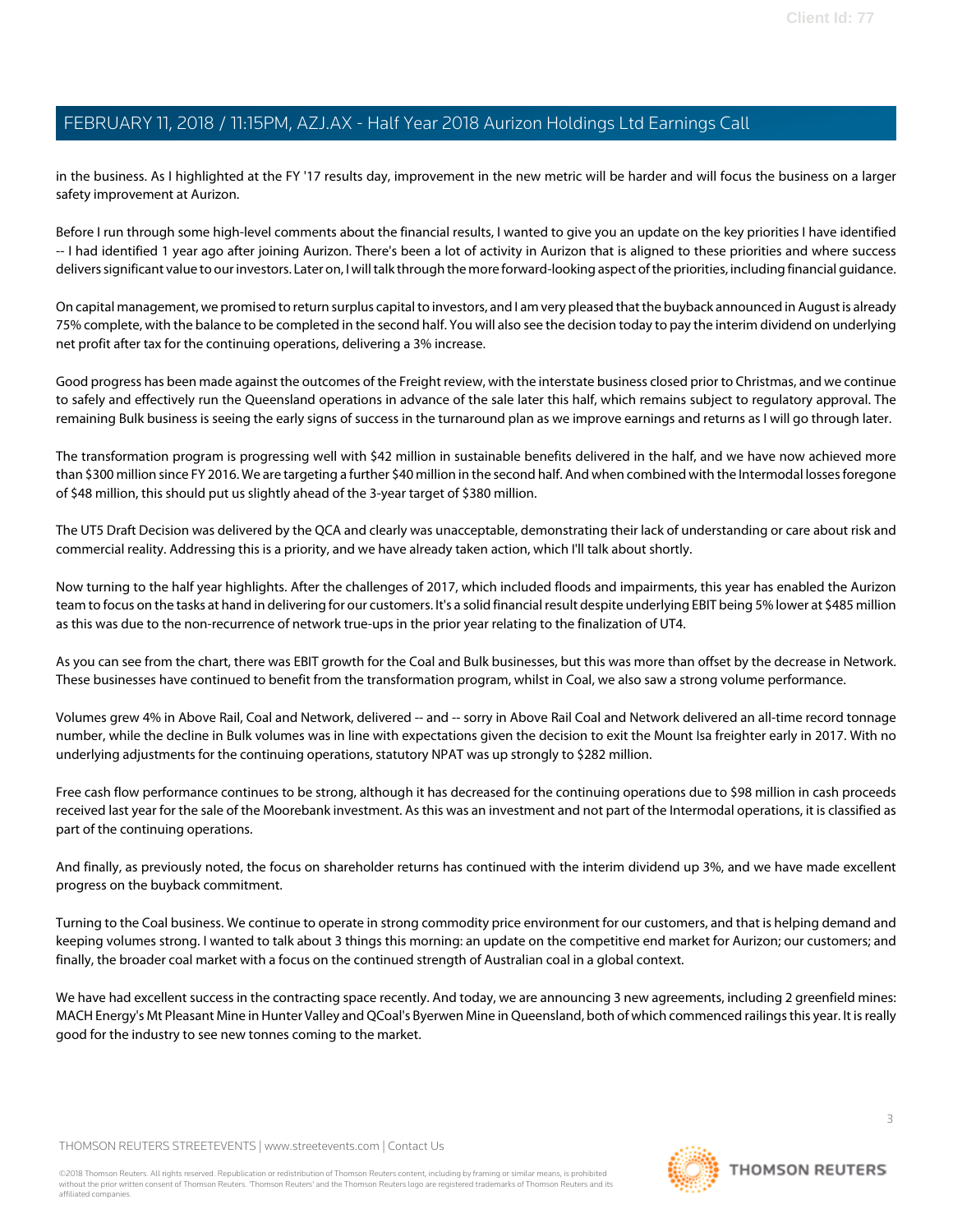Competing for and winning contracts is not easy, and we have seen very keenly contested tender processes in Queensland and New South Wales that is putting some downward pressure on contract prices. This pressure highlights the importance of continuing to improve productivity and efficiencies, which is valuable to our customers and which will ultimately improve our own cost base and margins.

Flexibility has been as important as pricing contracts recently, and that means a less rigid approach on things such as capacity charge levels, volume nominations, and in some cases, contract wins. Despite this, weighted average contract life remains a healthy, very healthy 9.4 years, and all customers are operating at positive cash margins given the strong coal prices.

We remain confident about the outlook for Australian coal export volume. On the demand side, Australia's largest metallurgical coal trading partner, India, reached annual crude steel production of over 100 million tonnes for the first time in 2017. Investment in infrastructure and manufacturing in India will continue to drive demand for steel and, therefore, metallurgical coal.

Recalling that over 95% of Australian thermal coal exports are destined for Asia, it is this region rather than global consumption that continues to add coal-fired energy generation capacity. Although we, of course, recognize that renewable energy will increase in the energy mix over the long term, thermal coal capacity will remain and is expected to grow in absolute terms in key export nations like Australia.

For both coal types, the quality of Australian coal and the cost competitiveness, including access to reliable rail infrastructure, provides confidence that Australia will continue to be a significant contributor to seaborne supply. As a result, we expect to see Australian coal export volume growth of 1% to 2% CAGR over the next decade for both coal types.

Moving now to comment on the Bulk business. There has been good progress in the Bulk business, and things are on track for the turnaround plan. However, it is early days, but the team is focused on ensuring performance is maintained.

As a reminder, the original Freight Review identified 17 individual hauls for the Bulk business. Of the original 17 hauls, 5 were classified as retained, 7 transformed and 5 were exit. And I wanted to give a brief update on these 3 groups with an emphasis on the middle group as that is key to ensuring the success of this business.

The contracts in the transform bucket require a combination of cost reductions from the transformation program and also improved commercial terms, and there are 3 examples I wanted to talk about today.

Cement Australia, we have recently secured a 10-year extension for this limestone haul in Gladstone. MMG, during this period, we commenced railings for this customer on a revised contract with zinc and lead concentrate now being shipped in containers on the Mount Isa corridor and the Kalgoorlie Freighter. This is a great example of an improved operational solution, driving efficiency and lowering costs.

Previously, we had to break the train apart at Forrestfield as a full consist could not fit into the end destination, Kwinana, where most customers are located. We upgraded the track and built minor rail extensions at Kwinana, which enables train separation to occur much closer to the customers, which is more operationally efficient.

A small capital investment with a quick payback, in combination with increasing the customer utilization in train, is paying dividends.

These 3 actions have enabled these hauls to move into the retain bucket, although it is not a case of job done, with further transformation initiatives needed to deliver value. The remaining transform hauls I have not talked about all have various cost initiatives being implemented and commercial discussions with customers, which are subject to various time frames. Therefore, this group remains a work in progress.

The 5 original contracts in the retain bucket will benefit from broader transformation and the improved customer focus that comes from the new structure.

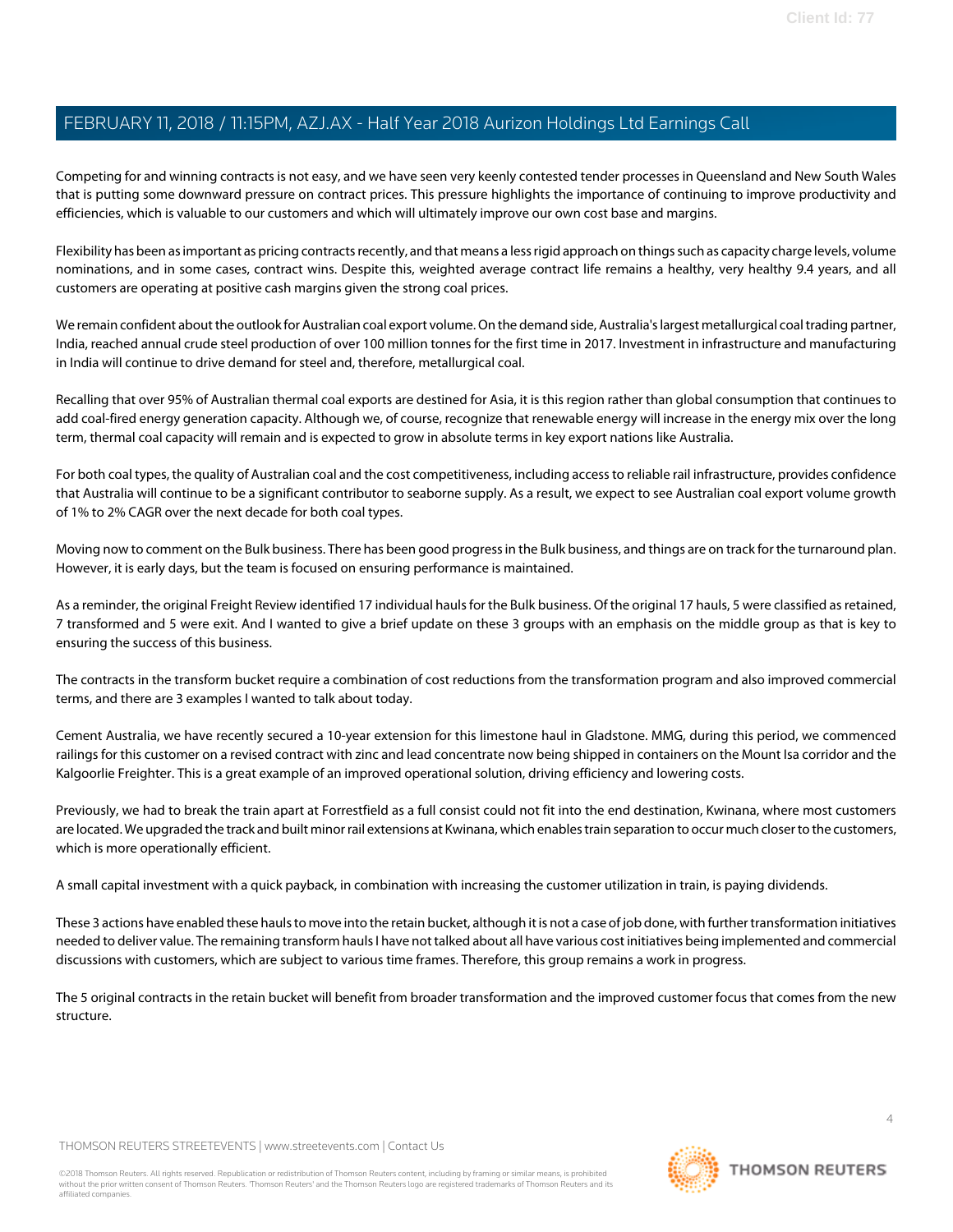And finally, of the 5 exits, we have managed out 4 already. The remaining contract has a further 3 years to run until it ends in early FY '22 due to onerous early termination provisions. As we believe this contract has no prospects of commercial improvement in this time frame, we will not be seeking to renegotiate it.

In addition, there are further 3 iron ore hauls in the new bulk portfolio, including Cliffs. We note the news from this customer about shutting down their operations potentially this year, which is a few years earlier than expected. At this stage, we have not received formal notification about this, and they continue to rail according to plan. The contract has provisions to deal with early termination should the customer elect to do this.

Turning now to Network. While Network's strong operating performance continued during the half, it was overshadowed in late December by the Queensland Competition Authority's UT5 Draft Decision. The message for me is simple. This draft is extremely disappointing, economically irresponsible and in large parts just plain wrong. Despite volumes of evidence and opposing views from investors, independent experts and analysts and rating agencies, the QCA believes Aurizon's Central Queensland Coal Network is the lowest risk regulated asset in Australia, and therefore should earn the lowest return.

In addition, we cannot reconcile the QCA's decision that Network's WACC should be 5.41%, compared to 6.3% recommended by the ACCC just 8 months prior for the government-owned Hunter Valley Rail Network, an asset which many of our customers regard as having a lower risk profile. The Draft Decision reflects a clear approach by the QCA to drive maintenance to the lowest possible cost regardless of the impact on the supply chain and consequential reduction in volumes. The QCA believes that we should spend less than in the UT4 period even though we have an additional \$1 billion in assets to maintain, and the QCA themselves forecast 15% volume growth over the 4 years of UT5.

Because of the retrospective -- because of the retrospectivity of UT5, 2 weeks ago, we started to align our operating and maintenance practices to the QCA Draft Decision. An example of aligning practices to the QCA's Draft Decision on maintenance is the operation of the ballast undercutter, which replaces the ballast which sits under the rail. Our current practices are designed to facilitate throughput by prioritizing the running of coal services, whilst undertaking this maintenance work. The QCA Draft Decision states that maintenance should take priority over coal services as that is the lowest cost.

Accordingly, there will no longer be any flexibility in the maintenance schedule to allow trains through during maintenance periods to ensure our costs are aligned to the QCA allowance. Whilst this practice reduces costs, it will also have a significant impact on volumes.

Aurizon Network is also reassessing how we manage risk in a lower return environment. We expect further changes in operating practices to ensure our risk tolerance is aligned with our return. An example of operating practices that have risk associated with them which are being assessed is the treatment of rail breaks. Currently, when a rail breaks, we would generally implement a temporary fix by clamping the rail, which takes a shorter time to complete than a full repair, allowing trains to continue to run. We will then generally be able to wait for a scheduled maintenance shutdown to perform the full repair. This places operational risk on the network, given we have a temporary repair in place, but ensures the system keeps running so coal trains can get to the port. We will be assessing that practice to understand whether, in an environment where we will be less inclined to take risk on long-term track reliability, we may need to complete permanent repairs as the preferred approach. These repairs would likely not be able to be completed without a significant greater impact on throughput.

Overall, the QCA's approach would appear to have limited regard to the operational requirements and economic importance of Queensland's coal export supply chain. It demonstrates their formulaic and theoretical approach and lack of understanding of the commercial drivers and risks of this business and what the impact will be to jobs and regional economies and Queensland's share of the global coal market.

We estimate that aligning to the QCA Draft Decision will initially reduce total system throughput by about 20 million tonnes per year, which is greater than the 16 million tonnes impact from Cyclone Debbie in 2017. As we reluctantly implement further changes in the coming months, again to align our operating practices with the QCA Draft Decision, this will see network capacity further reduced likely by a significant amount.

This is not a decision we've taken lightly. But Aurizon Network has little choice but to implement these changes now because of the retrospectivity of UT5, which is in effect from July last year. We are very aware that the impact to network throughput will have a significant impact on customers

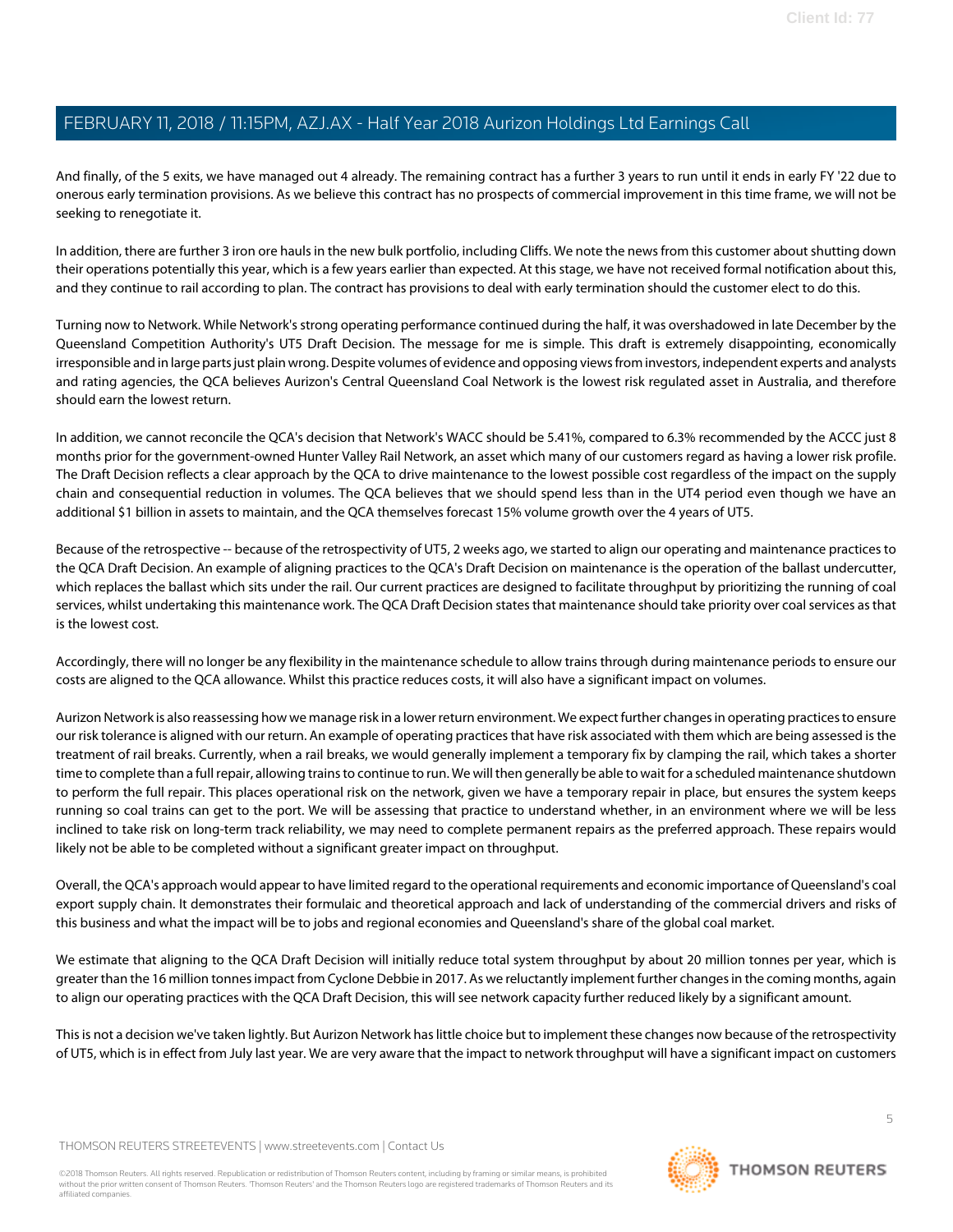and other industry stakeholders, including our own Above Rail coal business. In the meantime, we will continue to progress our response to the QCA, which is due by 12 March.

Turning to the next slide, this chart shows you quite clearly the WACC, as proposed by the QCA in the UT5 Draft Decision, has concluded that the CQCN is one of the lowest risk regulated assets in Australia. Anyone with even a basic working knowledge of the system would know this is not the case. What is even more apparent is the disparity in returns for other Australian-regulated rail infrastructure being ARTC, Arc., New South Wales Rail and Pilbara Railway, and we would note all of these decisions occurred within the last year.

Pam will shortly run through some of the numbers around Intermodal, which is being treated as a discontinued operation in our accounts. I wanted to provide some detail on implementing the decision we have made, which have so far proceeded to plan.

The Interstate business operated its last service in December, and we are in the process of transferring assets and people into growth areas, including the Hunter Valley coal. Some 40 employees have been transferred, and 6 locomotives already made their way across the country to the Hunter Valley. This enables us to complete for new contracts now and in the future as we did not previously have surplus assets to deploy there.

The execution of the Interstate shutdown has resulted in Aurizon exceeding the value assumptions that underpins the decision. For the remaining sale of the Queensland business and Acacia Ridge, we note that the ACCC was due to comment by 1 February, but this is being pushed out due to requests for new information.

Aurizon is of the view that the ACCC should approve the transactions, but we will have to wait for their decision sometime later this month. It will either be to clear the transaction at that time or more likely issue a statement of issues, inviting further submissions from the parties on areas of concern. If we are not able to gain ACCC approval for the transaction, then we will close the Queensland business as we have done with Interstate.

<span id="page-5-0"></span>And now I will hand over to Pam.

# **Pam Bains** - Aurizon Holdings Limited - CFO & Group Executive of Strategy

Thank you, Andrew, and good morning to everyone on the call. I will start with an overview of Aurizon's financial performance for the half, noting that the half now reflects the new business unit model, which was implemented on 1st of July of last year. We provided the market with prior period -- restated comparatives in December.

It's also worth noting that as part of the process of resetting segments, we also performed a full review of our cost allocation methodology, which had not been revised for a few years, to ensure a more accurate reflection of BU performance, and this will continue to be refined.

In August last year, we announced the intention to exit the Intermodal business through a combination of closure of the Interstate business and the sale of Acacia Ridge and Intermodal Queensland. Hence, the result is presented on a continuing basis, that is it excludes Intermodal, which is disclosed as discontinuing. We executed the closure on time and ahead of expectations, and I'll provide an update on closure costs a little later.

Moving to the result. Overall, a solid no-surprises performance, in line with guidance provided. Revenue and EBIT for the continuing operation decreased by 3% and 5%, respectively. A key driver of the performance against the prior half is the UT4 one-off benefit not repeated in this half, as Andrew mentioned, and lower volumes in Bulk. This has been partly offset by increased Coal revenue from growth volumes.

Operating costs reduced by \$11 million, supported by transformation of \$42 million, offset by redundancy costs taken above the line of \$15 million, net incremental costs from increased volumes in Coal, partly offset by reduced volumes in Bulk totaling \$8 million and CPI impacts of \$11 million.

Depreciation reduced by \$18 million as a result of the impairments in Bulk in FY '17 of \$23 million, offset by small increases in Coal and Network, totaling \$5 million. Statutory EBIT for the continuing operations improved by \$129 million as there were no significant items this half compared to the prior half, which included \$156 million.

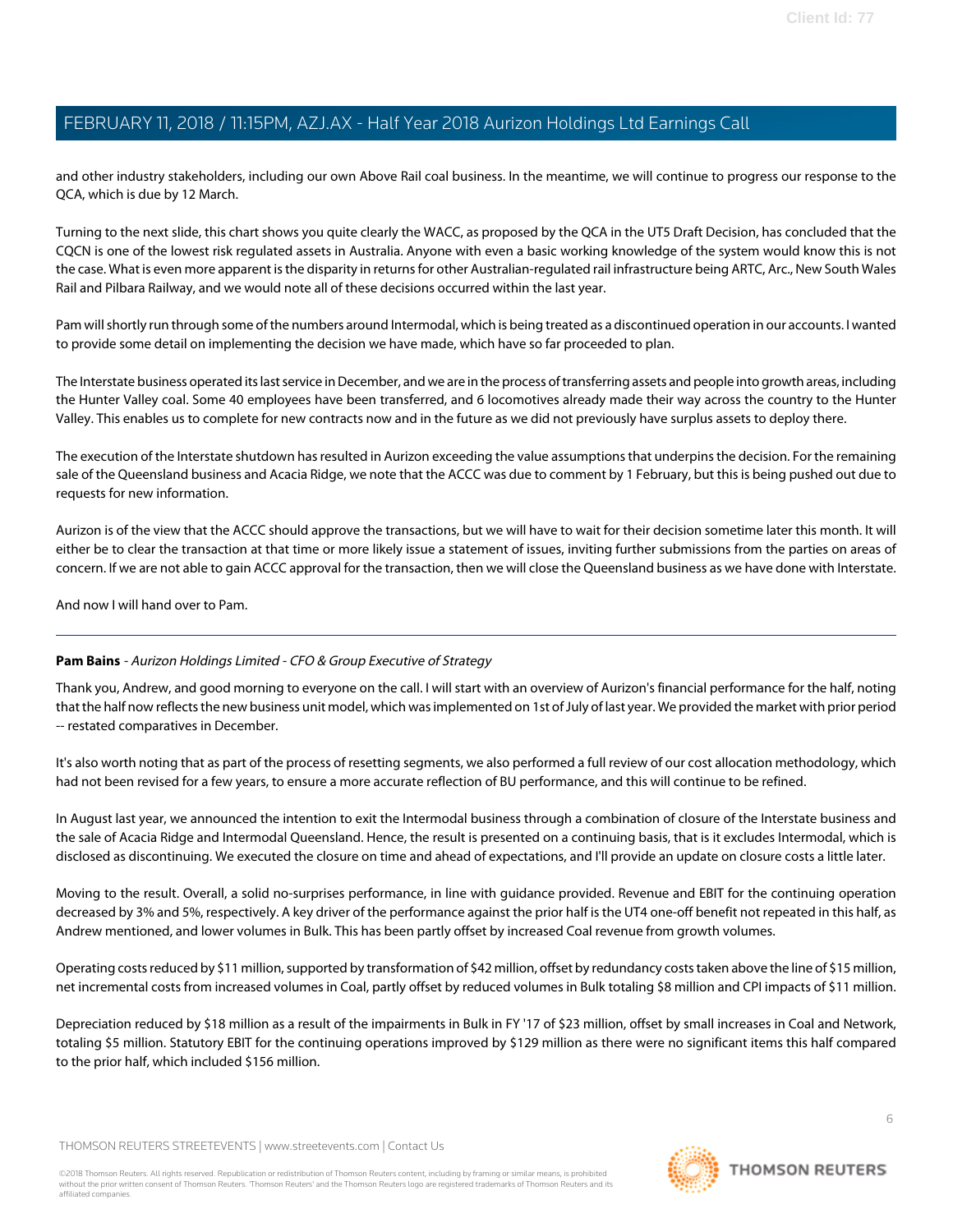Due to the closure and sale of the Intermodal business, which has been classified as discontinuing, we did have \$77 million in significant items, which comprise \$5 million in asset impairments, \$60 million of closure costs and redundancy costs of \$12 million. Net profit after tax declined 5%, in line with the EBIT decline.

The board has declared an interim dividend of \$0.14 per share franked at 50%. This equates to a payout ratio of 100% of underlying net profit after tax on a continuing basis and reflects an increase from the FY '17 interim dividend of 3%. This is considered appropriate for the half year given that transitional tariffs for Network have now been approved by the QCA for FY '18.

Moving to the Coal business unit. EBIT increased from \$218 million to \$223 million. Improved volumes, both in Central Queensland Coal Network of 2% and New South Wales Southeast Queensland of 12% have driven increased revenue.

CQCN has seen strong railings across Goonyella and Newlands, and Fitzroy and Batchfire also commenced railing in the half. New South Wales volume uplift is largely due to the commencement of the AGL contract in July of '17. Revenue quality reduced with improved contract utilization, which increased 2 percentage points up against the prior half.

Coal delivered transformation of \$27 million in the half, and this was offset by costs supporting volume growth of \$20 million, primarily labor; wages and consumable escalation, \$6 million; redundancy costs taken above the line of \$7 million; and the cost of 2 derailments of \$2 million.

There was a modest increase in depreciation of \$2 million, largely due to a new rolling stock in the Hunter Valley. It's worth noting, with the transfer of locos following the closure of Intermodal Interstate to Coal, we expect the second half depreciation to be slightly higher. So overall, a positive result from Coal in a market showing improvement in demand, higher contract utilization and some competitive pricing.

In relation to Bulk, we continue our journey of transformation through a continuous review of both revenue contracts and cost to serve. Underlying EBIT increased \$18 million to \$20 million due to a combination of cost reduction and lower depreciation from impairments in the prior year. This was partially offset by 6% lower volumes, 14% in NTK terms as a result of lower volumes in the East, with the cessation of the Mount Isa Freighter in January of 2017 and lower grain volumes. Grain volumes were impacted by dry conditions with supply being directed to the domestic market. Aurizon only hauls for export hauls.

In the West, iron ore volumes, due to production issues with one of our customers, offset by higher volumes in bauxite and growth on the Kalgoorlie Freighter. Hence, revenue reduced by \$23 million due to the Mount Isa Freighter closure, lower iron ore volumes and also lower grain volumes in both Queensland and New South Wales. Revenue quality is up \$6 million in part due to lower contract utilization.

Transformation in Bulk totaled \$11 million in the half. As a result of the impairment in the prior year, depreciation has decreased \$23 million. This has been offset in part by \$5 million impairment expense, which is included in operating costs to provide a net depreciation benefit of \$18 million. Other includes removal of costs associated with Mount Isa Freighter of \$12 million, partly offset by cost escalation and redundancy costs totaling \$7 million.

In summary, the Bulk results clearly highlights the transformation work being done to turn this business around, but with continuing challenges on the top line.

The result for Network should be no surprise, except for the UT5 Draft Decision, which was extremely disappointed -- disappointing, as Andrew highlighted. EBIT decreased, as expected, from \$293 million to \$249 million in the half due to prior period UT4-related adjustments.

We communicated guidance on the basis of transitional tariffs, and the QCA has since approved the extension to 30 June 2018. Accordingly, we do not expect any under or overrecovery to the final UT5 decision to impact FY '18. The transitional tariff extension also includes recovery of \$17 million in relation to costs of repair for damage caused by Cyclone Debbie.

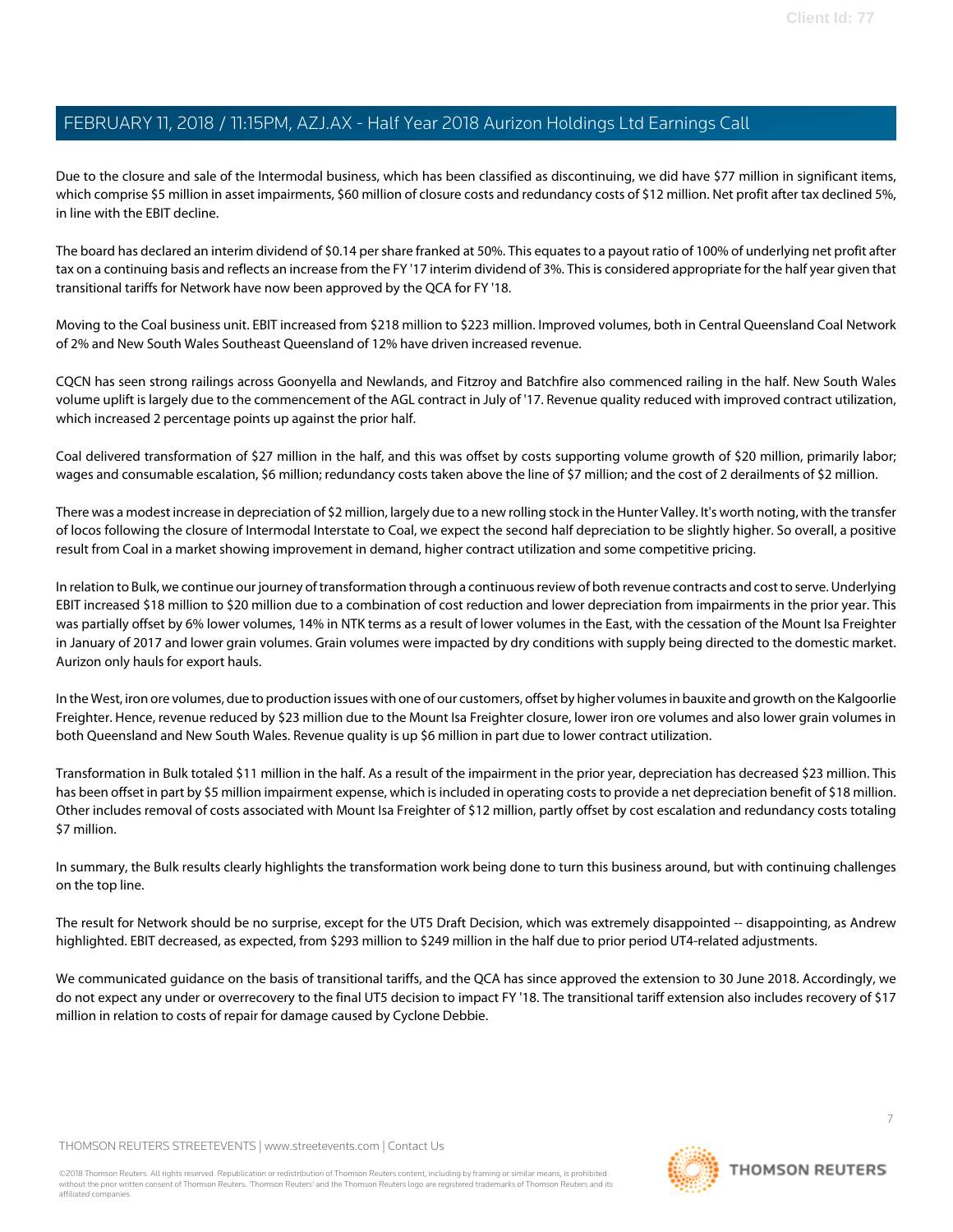Volumes were strong in Network, hitting a record half. Revenue in the prior period includes \$45 million non-reoccurring UT4 true-ups and a further true-up of \$12 million for GAPE, non-regulatory revenue and rebates. This relates to revenue that was under-collected in prior years, in 2014 and 2015, awaiting finalization of UT4.

In the half, there was a reduction of \$11 million due to the revenue cap adjustment for FY '16, which was an over-collection in that year. Higher recoveries for energy costs included in revenue of \$17 million. However, there is a corresponding offset in energy cost expense as this is a pass-through item.

Other revenue in the prior half includes one-off receipt of \$15 million for Bandanna bank guarantee and insurance recoveries of \$6 million. This was offset in part by a \$10 million bank guarantee in relation to Caledon coal received this half. Both bank guarantees were WIRP fee-related.

Operating costs, including depreciation, have improved \$20 million or 5%, largely due to reduced consumable costs of \$27 million with the reduction in corporate costs due to the non-recurrence of UT4 corporate cost true-up, lower operating costs from Minerva and Blackwater power systems. This was partly offset by a \$5 million increase in labor costs mainly due to escalation and \$3 million net increase in energy costs.

Depreciation increased modestly by \$3 million due to higher asset renewals and vehicle replacement. The result for Network, while showing a decline, was very much in line with expectations due to prior year adjustments. The key focus for Network, which Andrew talked about at length, is UT5. So I'll just leave it there.

Intermodal. Notwithstanding the Intermodal Interstate closure in December, the EBIT loss for Intermodal was flat at \$24 million with 12% lower revenues mainly on the back of reduced volumes with the ramp down in the Interstate business, partly offset by a 6% improvement in operating costs and an \$8 million decrease in depreciation, which was the impact of the prior period impairment.

Significant items of \$77 million have been recognized with most costs to be paid in the second half. During the first half, a provision has been made for redundancies of \$12 million, representing 166 FTEs, asset write-downs of \$5 million and other costs, including contract, lease and supplier exit costs of \$60 million. The accrual represents Aurizon's current forecast for the closure costs at this point in time.

Free cash flow has improved \$55 million, largely due to the \$40 million deposit received for the sale of Acacia Ridge and Intermodal Queensland. We did -- we expect this position to unwind in the second half as the costs of closure are paid.

Moving to capital expenditure. We previously provided guidance for FY '18 and FY '19 at approximately \$525 million and \$500 million, respectively, which excluded any additional growth CapEx except for AGL and Whitehaven wagons. We now expect capital spend for the year to be approximately \$500 million. This is despite a forecast increase in overall growth capital, mainly in coal for New South Wales growth volumes. This is offset by lower-than-forecast spend in the first half and a forecast reduction in network spend in the second half as we assess the CapEx program in the context of the proposed lower return in the UT5 Draft Decision. Future network CapEx will be reviewed in light of the UT5 Draft Decision, specifically FY '19 and FY '20, to ensure spend is in line with the allowance provided and reflects the risk profile assumed by the regulator.

In terms of overall cash flow, our focus remains on driving strong free cash flow generation. The decline in free cash flow of 11% or \$42 million against the prior period is largely due to the proceeds from the sale of Moorebank, \$98 million, which was included in the previous half. Net cash from operations was up 10% in the half, driven by lower taxes paid.

From a group perspective, we expect cash flow to be impacted in the second half with the payment of closure cost for the Intermodal Interstate business. We note that the future cash benefit of the Intermodal transaction will provide further upside in FY '19 from both the remainder of the sale proceeds of \$185 million, subject to regulatory approval, and proceeds from the sale of Forrestfield.

Finally, before I hand back to Andrew, a quick update on funding. Aurizon's debt management strategy continues to be diversifying the debt investor base and increasing average debt tenor. Weighted average debt maturity at 31st of December was 5.1 years. Interest costs reduced from 5.1% to 4.5%. The decrease in funding costs of 60 basis points was due to the roll-off of the UT4 interest rate swaps in June '17, which was subsequently replaced with UT5 interest rate swaps.

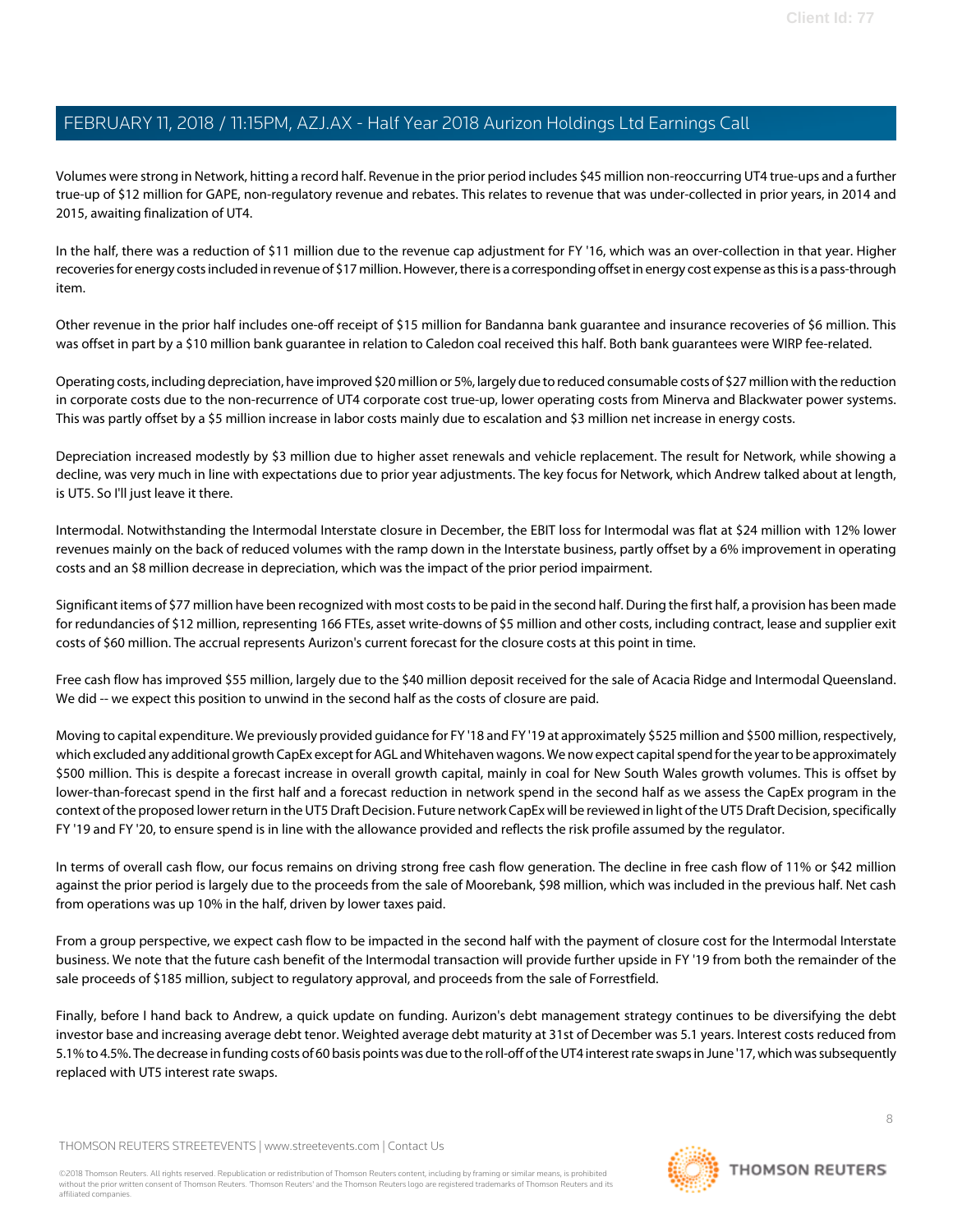During the half, in November '17, Aurizon Network repriced and extended an existing \$525 million bank facility, with maturity extended to 2023 and tranche size reduced slightly to \$500 million. As you can see, Aurizon retains minimal refinancing risk, and our credit rating with S&P and Moody's remains a BBB+ with stable outlook for both Group and Network.

In August, I talked about capital structure and what we deemed to be an appropriate target gearing for the group, taking into account the ability to meet credit metrics, market conditions, and in particular, the uncertainty of the UT5 decision. If the UT5 Draft Decision is imposed as it currently stands, Aurizon Network will not be able to meet its credit metrics, partly due to a difference of opinion on risk profile between the QCA and the international credit rating agencies. This is something that the QCA themselves recognize in the Draft Decision. This creates a challenge for Aurizon as it is not possible to gear the Network business in line with the regulatory assumptions without breaching the credit metrics despite the fact that the regulatory WACC assumes a BBB+ credit rating. This will result in either an inefficient capital structure or a downgrade in the credit rating.

The management team, in consultation with the board, will consider what is an appropriate response and credit rating after the final decision.

Thank you, and now I'll hand back to Andrew.

## **Andrew T. Harding** - Aurizon Holdings Limited - MD, CEO & Director

Thanks, Pam. Turning now to the financial outlook. EBIT guidance is unchanged despite the strong first half performance. This is due to the reduction in Above Rail coal volumes to 210 million to 220 million tonnes from the likely impact of implementing revised operating and maintenance practices in Network to align with the UT5 Draft Decision. As usual, this is subject to the normal assumptions, in particular around weather.

And finally, to key takeaways. As I've highlighted during today's presentation, we have completed or are well down the path of completing most of the initial list of focus areas I talked about at my first results presentation only 1 year ago. I fully intend to complete the remainder of the list.

As you heard on UT5, we are aligning the way we operate and maintain the network to the QCA's view on risk and efficiency due to the retrospectivity of the decision. This will impact the whole supply chain, including our own business. We will continue to engage with all stakeholders in advance of the response due on 12 March.

The one thing I have not addressed today is strategy. But based on all the decisions you've seen over the past year, you can get a very good idea of where we are heading. Safety remains our core value, and transformation and improving productivity will continue to feature at Aurizon for some time yet in order to create sustainable value.

We're also interested in exploring appropriate growth opportunities where they exist, such as our interest in WICET. This is a quality coal asset that is already operating and is a natural extension of our own infrastructure, but has a capital and port tariff structure that needs to be addressed, something we think we have a solution for. We remain in early discussions with the many stakeholders that are party to this proposed transaction.

So we will talk in more detail about these things at an investor update in June this year. Do not expect something drastically different or new compared to all the decisions and actions you've seen this company make over the past year. It will offer a good opportunity to hear about the work in more detail and to meet the management team accountable for delivering the results.

Thank you very much, and now over to some questions.

# **QUESTIONS AND ANSWERS**

#### **Operator**

(Operator Instructions) Your first question comes from Simon Mitchell from UBS Investment Bank.

THOMSON REUTERS STREETEVENTS | [www.streetevents.com](http://www.streetevents.com) | [Contact Us](http://www010.streetevents.com/contact.asp)

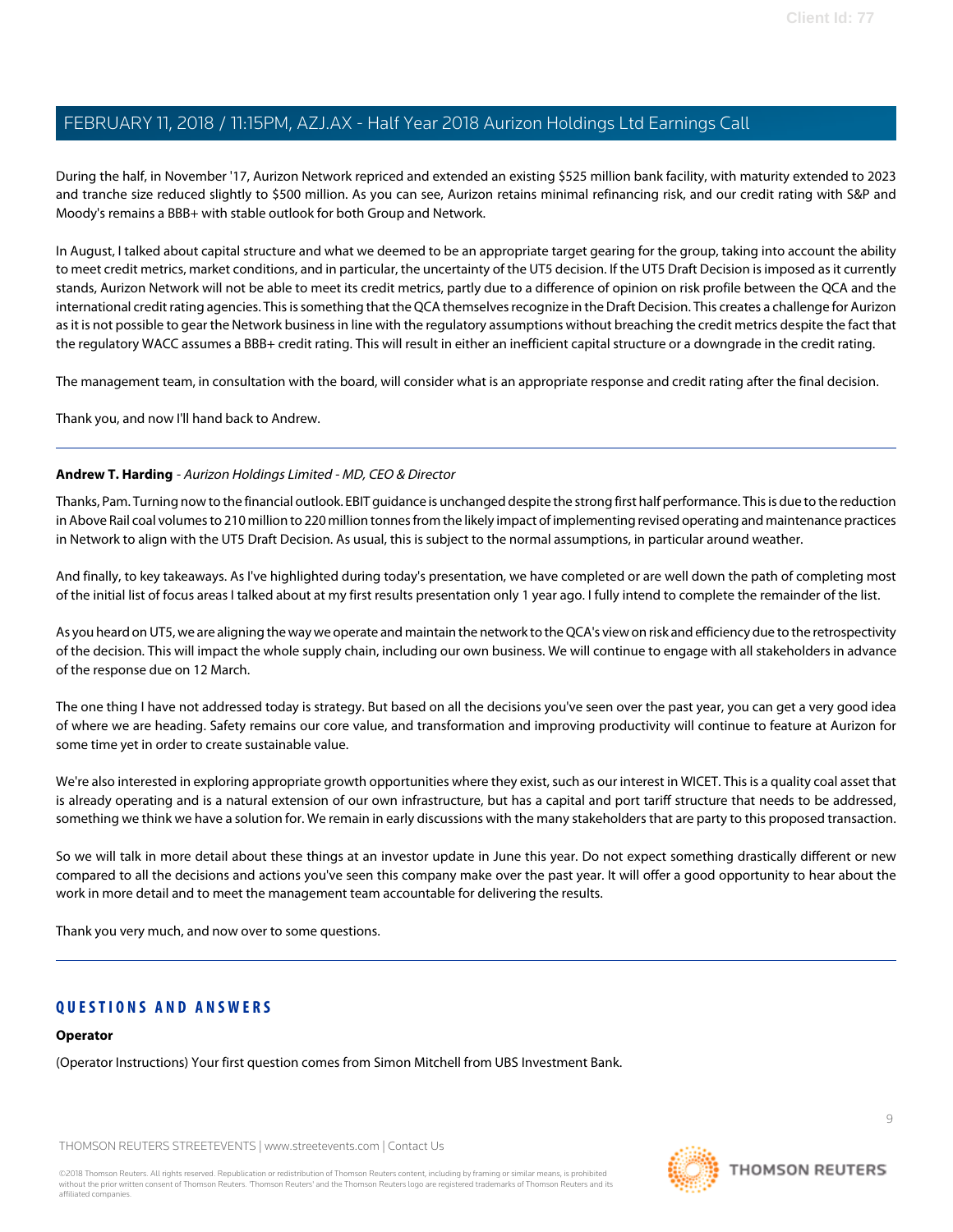### <span id="page-9-1"></span>**Simon A. Mitchell** - UBS Investment Bank, Research Division - MD and Head of Research for Australia and New Zealand

Andrew, just regarding the UT5 Draft Decision. I imagine you've had engagement with the regulator and customers since that decision came out, and particularly given the changes in maintenance practices that you talked about today. Can you give some insight into what the reaction has been to those discussions?

## **Andrew T. Harding** - Aurizon Holdings Limited - MD, CEO & Director

<span id="page-9-0"></span>So you -- Simon, yes, you're correct. We've obviously had a lot of engagement with all the various stakeholders involved and around that decision. What would probably be best is if I hand over to Mike Riches, who's head of the Network, and he can give you some detail on what's happened.

## **Michael Robert Riches** - Aurizon Holdings Limited - Group Executive of Network

Thanks, Andrew. In relation to the regulator, we've certainly spoken to them and, as Andrew and Pam have indicated, expressed our extreme disappointment with the decision and the approach they have adopted with the decision. We will continue the process that is set out in the QCA Act to put a submission in strongly rejecting a lot of the positions that the QCA have put. That submission is due on the 12th of March. In relation to the customers, we continue to engage with them to indicate the changes that we will need to make across the business, both in terms of our maintenance practices, and more generally, around risk for the business. And we'll continue to impress upon them, obviously, the impact associated with those changes.

## **Andrew T. Harding** - Aurizon Holdings Limited - MD, CEO & Director

Okay. Thanks, Michael.

#### **Simon A. Mitchell** - UBS Investment Bank, Research Division - MD and Head of Research for Australia and New Zealand

Okay. And just secondly, on Network. Just interested in the cost base in the first half that I think it came in about \$210 million, excluding depreciation. Is that -- would that be a go-forward sustainable rate? And also, perhaps if you can quantify in some way the benefit from the changes to maintenance practice that you talked about today?

# **Andrew T. Harding** - Aurizon Holdings Limited - MD, CEO & Director

Pam, I'd like you to answer that question.

# **Pam Bains** - Aurizon Holdings Limited - CFO & Group Executive of Strategy

No problem. I think it's difficult at this stage to assume either way until we've worked through the specific initiatives that we're proposing and hence work through the cost of those and difficult to say at this stage.

**Simon A. Mitchell** - UBS Investment Bank, Research Division - MD and Head of Research for Australia and New Zealand

Okay. But just on the cost base in the first half, if we just put aside for one moment the maintenance practice changes, the cost base in the first half, there's nothing unusual in that which would mean it's not sustainable?



 $1<sup>0</sup>$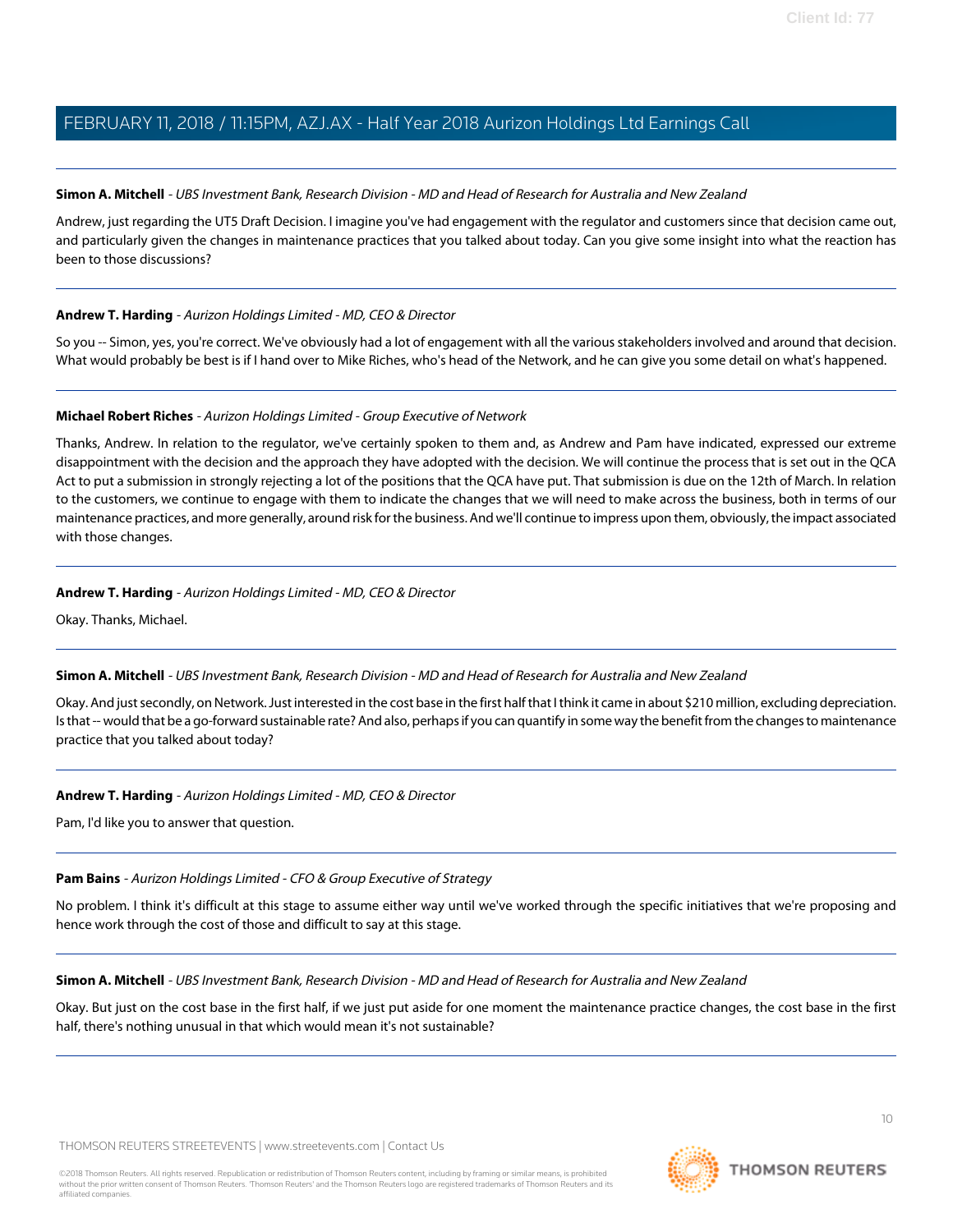**Pam Bains** - Aurizon Holdings Limited - CFO & Group Executive of Strategy

No.

## **Simon A. Mitchell** - UBS Investment Bank, Research Division - MD and Head of Research for Australia and New Zealand

Okay. And just lastly for me, just one final question. The additional 20 million tonnes per annum, roughly, under the new -- 3 new contracts, looks like most of that comes through in FY '19 with your contracted tonnage. That's up from about 200 million tonnes to 250 million. Do we expect any negative impact on revenue quality in coal as a result of those contracts?

## **Andrew T. Harding** - Aurizon Holdings Limited - MD, CEO & Director

<span id="page-10-0"></span>So I will hand that to Ed in a second to give you some more detail on that. But one thing to understand is there is a ramp-up profile associated with those contract wins, which is important to understand. I'll hand it over to Ed.

## **Ed McKeiver** - Aurizon Holdings Limited - Group Executive of Coal

Yes. So Simon, thank you for the question. It's probably too early to tell in relation to the impact that it's -- we're still working through the details. And then as Andrew has said, given the ramp up volumes, it will depend on where the capacity degrade occurs.

#### **Operator**

<span id="page-10-1"></span>Your next question comes from Anthony Moulder from CLSA.

# **Anthony Moulder** - CLSA Limited, Research Division - Analyst

Just if I can touch back on one of the earlier questions. The customer engagement through UT5, I think you were hoping to get some support from customers that you wouldn't have to change maintenance practices, et cetera, back to the QCA. And do I hear from this that the customers generally have been unsupportive of that view? Or is -- I can't imagine that you come to this conclusion of taking capacity out of the Network lightly.

# **Andrew T. Harding** - Aurizon Holdings Limited - MD, CEO & Director

So, Anthony, thanks very much for the question. I mean, look, there's a number of factors that are worth understanding. I'll point to our customer engagement scores, sadly, were at their highest point ever in December, and you can see a massive ramp up in the scores month by month since Michael Riches joined the company, massively focused on customer satisfaction. So keenly as I am focused on delivering for the customers. The important thing here is to understand this is a regulated business and you've got a regulator that actually basically calls the decisions. And the Draft Decision, if I was to describe it is, it's not a thought bubble. It's not some guys that get together in a pub after work and draw up an idea -- a way of working on a beer coaster. It's something that's actually -- had taken many, many months to actually deliberate on. They've spent millions of dollars -- because I've seen the invoices -- actually developing the position. And at the endpoint of this is, actually, they're just fundamentally wrong. The actual statement in the QCA Draft Decision is a train service that will, should, never interfere with a planned possession, i.e. maintenance. So they're very clear. We took to them and we gave them tours of the operation, and we've taken them in one-on-one, 2-on-2 explanations of great detail technical level of what's going on. And at the end, equally, the customers make submissions about in some great detail also. The end result of this vast deliberation and expensive deliberation is the Draft Decision. The Draft Decision is applied retrospectively. So I'm already most of the way through the first year of this decision being impacted, and it's costing us a great deal of money. So we have to act very quickly to actually position ourselves with the Draft Decision. If you look at the history and it's just data, the history of the difference between QCA Draft Decisions and final decisions, irrespective of submissions made by anyone, the difference is minimal. Actually, it's trivial. And so while I am optimistic that I will continue with Michael to work very hard through this normal process to get a sensible outcome, I can't assume, based on history, that a sensible

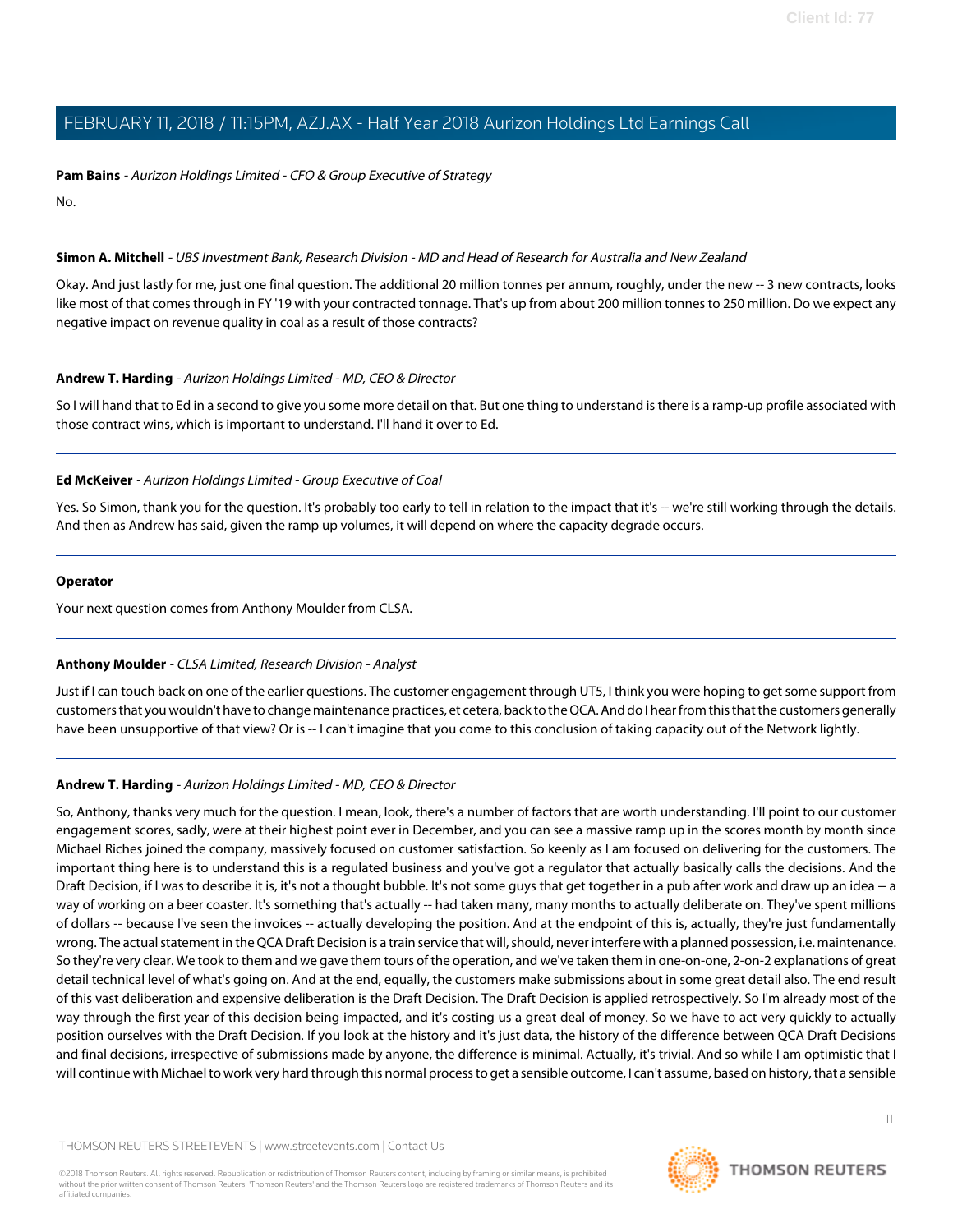outcome has any chance of actually being delivered. So what I have to do to minimize the risk to the business is undertake what I have explained to you, knowing that as somebody who has worked for a mining company for a long time and has run many coal mines actually that this -- the QCA decision is fundamentally flawed. I hope that helps you understand the situation.

### **Anthony Moulder** - CLSA Limited, Research Division - Analyst

I think it does and I have probably come to the same conclusion that you do as we all do. But I guess, I'm still surprised as to why the customers haven't come to a similar position to be perhaps more supportive back to the QCA before the decision to pull down tonnages in the Network. I guess that's my surprise.

## **Michael Robert Riches** - Aurizon Holdings Limited - Group Executive of Network

If I can maybe help a little bit there. I think, obviously, customers -- the coal mining industry goes through cycles, they've just gone through a cycle of reducing their costs. They're always looking at trying to achieve the lowest cost outcome. I think that was the position of their submission is to try and achieve the most efficient costs. I guess, what we'd say is the QCA -- I don't think they've taken into account the miners' submissions, our submissions. They've taken a particular view which has delivered an outcome that has resulted in a significant degradation to volumes through the supply chain. We'll continue to engage with the customers around this. There's submissions due on the 12th of March. No doubt the QRC, on behalf of the customers and customers individually will make their submissions on that, and we'll see where we get to. We would certainly hope that they'd recognize the flaws in the QCA decision and come back with a response that is reflective of the risk that we take as a business and the value that we provide.

## **Anthony Moulder** - CLSA Limited, Research Division - Analyst

Yes. I guess -- no, no, that sounds particularly appealing. Moving on, if I could, to the transformation program. Obviously, now targeting \$390 million. But obviously, this includes the reduction from the losses of Intermodal. I guess, my point on that is that they wouldn't have been a factor when this program was first set up. Does that suggest that transformation savings within the business is still -- are now getting harder to be delivered?

#### **Andrew T. Harding** - Aurizon Holdings Limited - MD, CEO & Director

Pam, I might get you to answer that.

#### **Pam Bains** - Aurizon Holdings Limited - CFO & Group Executive of Strategy

Yes. So we -- I've talked about this last year. The transformation savings would have included savings and improvements in Intermodal. But once you remove the losses from Intermodal, the opportunity to make transformation reduces. So hence, we were quite clear in saying, of the \$380 million, that would include removal of losses in the Interstate business.

#### **Anthony Moulder** - CLSA Limited, Research Division - Analyst

Sorry, I guess we just didn't have that quantified. And today we see the quantification of that \$48 million.

#### **Pam Bains** - Aurizon Holdings Limited - CFO & Group Executive of Strategy

I mentioned the \$57 million. And once we recut the segments, it became \$48 million following the recut. I mentioned \$57 million last year.

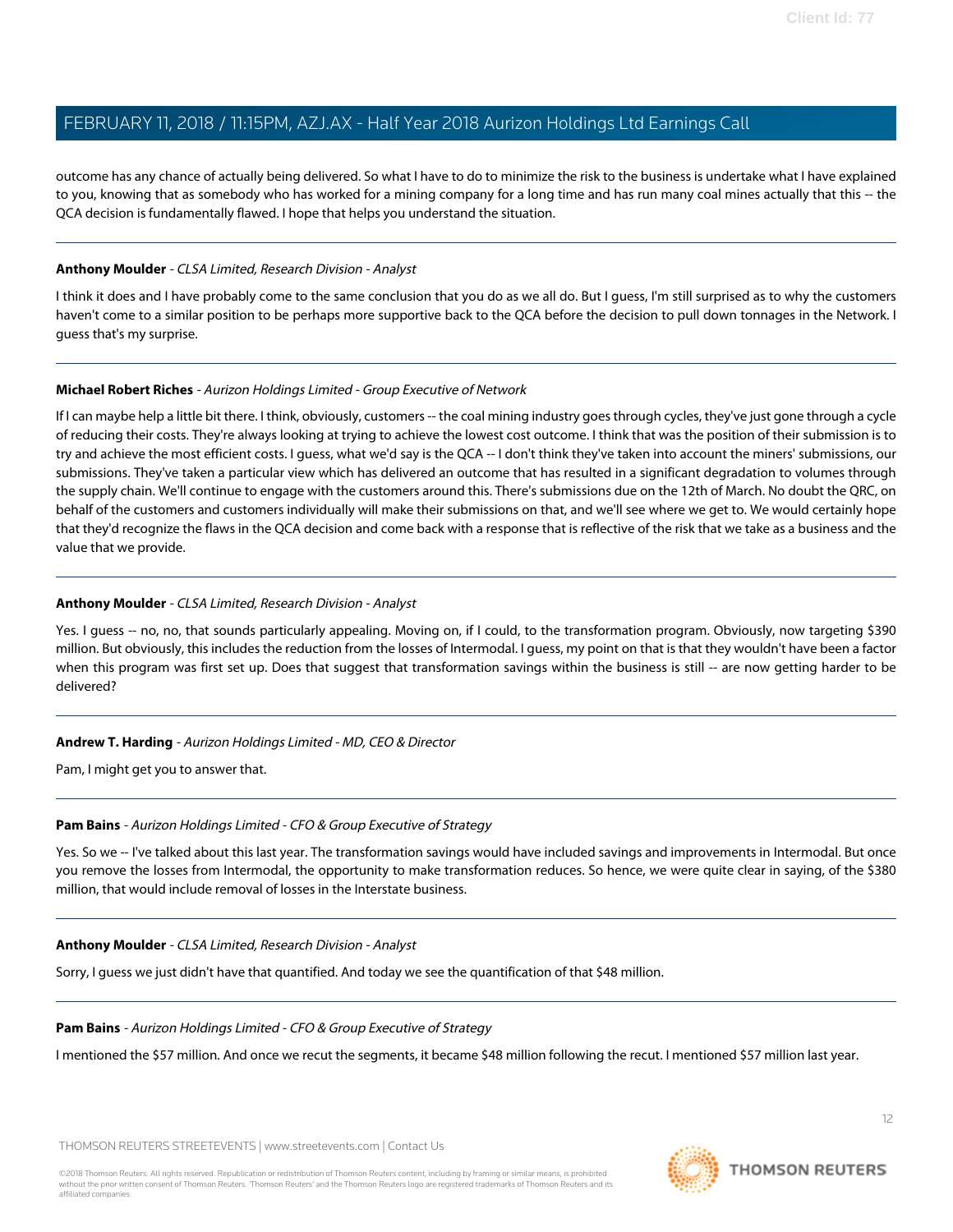#### **Operator**

<span id="page-12-0"></span>Your next question comes from Ian Myles from Macquarie.

#### **Ian Myles** - Macquarie Research - Analyst

A couple of quick questions, please. Firstly, on the 20 million tonne impact, can you give us a breakdown of which corridors? Because I presume it's a bottom-up calculation.

#### **Andrew T. Harding** - Aurizon Holdings Limited - MD, CEO & Director

So Ian, it's an estimate at this moment in time. What you need to understand is that our modeling is not set up to even contemplate a change in maintenance practices as suggested by the QCA. We're all about modeling maintenance to improve the actual volumetric inputs -- output of the actual business. So it is an estimate of what we're currently doing, and it's not being built because their modeling doesn't give us that opportunity in a sensible time frame to do it from a bottom-up basis.

#### **Ian Myles** - Macquarie Research - Analyst

Okay. In terms of -- you mentioned the word flexibility in the new coal contract. Can you articulate a little bit more what that flexibility means and what risk transfers may be occurring from what used to be called new form contracts to what are probably the new version of a new form contract?

#### **Andrew T. Harding** - Aurizon Holdings Limited - MD, CEO & Director

Okay, I'll get Ed to talk through that.

#### **Ed McKeiver** - Aurizon Holdings Limited - Group Executive of Coal

Listening to our customers lately, they're really -- we've learned that they've focused an interest on 3 things. They're interested in rate, they're interested in flexibility and they're interested in performance. So we -- they're all levers we pull to win these contracts. So it's not a zero-sum game. When we talk about flexibility, the miners -- the producers look for everything from multiple load out flexibility for our trains, to nomination and ramp-up or ramp-down flexibilities depending on where their coal might be flowing and what corridor. In some cases, our customers, by tuning our commercial solution to them, they're prepared to pay more, in fact, from a rate perspective to get that flexibility. So that's what we mean.

#### **Ian Myles** - Macquarie Research - Analyst

But are we seeing a shift in that risk that -- like if these -- for these new form contracts or the new contracts you got, if the volumes aren't quite as much as they anticipate? Historically, you've got sort of the 10 million tonnes paid effectively for all the equipment and the like. Is that changing where you're taking a little bit more of that volume risk so it doesn't quite turn out, you're taking more risk than probably in the past sets of contract renewals?

#### **Ed McKeiver** - Aurizon Holdings Limited - Group Executive of Coal

Not discernibly, Ian, no.

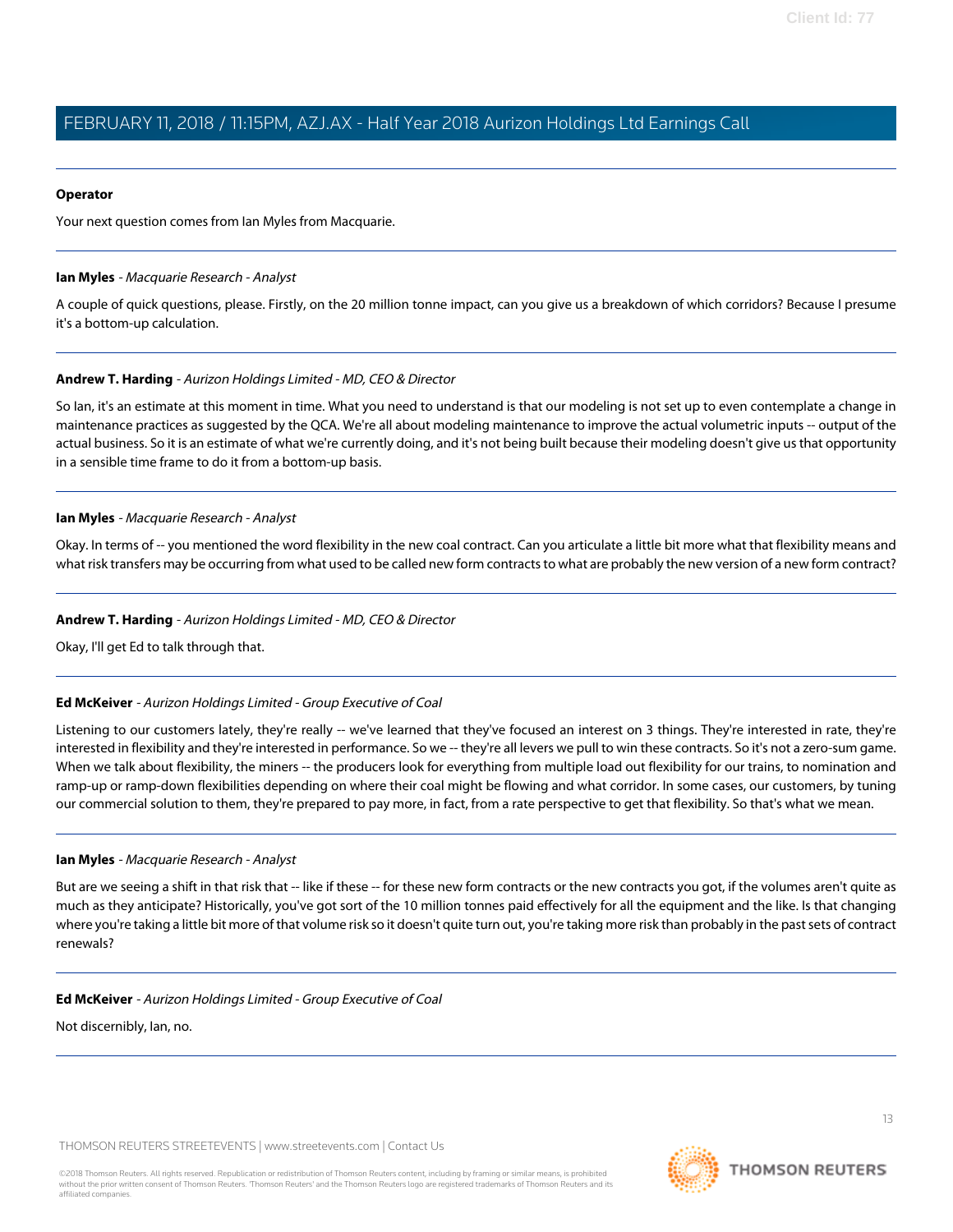#### **Ian Myles** - Macquarie Research - Analyst

Okay, one final question. Just -- you talked about the Bulk and your single contract, which is really horrible and it's onerous. Why haven't you actually drawn up an onerous contract provision against that and just sterilize the impact now given you've got no intention to renew it?

#### **Pam Bains** - Aurizon Holdings Limited - CFO & Group Executive of Strategy

I mentioned that last year, Ian. We've provided for onerous contracts in line with accounting standards where we need to. So there's nothing further that we can provide.

#### **Operator**

<span id="page-13-0"></span>Your next question comes from Paul Johnston from RBC Capital Markets.

#### **Paul A. Johnston** - RBC Capital Markets, LLC, Research Division - Analyst

Just a few questions from me. Just firstly back on Network. Can you just talk through, in a bit more detail, your expectations around process? You've talked about 12 March in terms of when your submission or submissions are due. What are your expectations around timing of a final decision thereafter and maybe a subsequent appeal of that decision? Can you talk through that, please?

#### **Andrew T. Harding** - Aurizon Holdings Limited - MD, CEO & Director

Yes. Look, I'll get Michael to run through that process.

#### **Michael Robert Riches** - Aurizon Holdings Limited - Group Executive of Network

Yes, thanks. I think, yes, 12th of March is submissions. We would expect the final decision consistent with past sort of practice if we leave aside UT4, hopefully, probably towards the end of calendar '18, I think. And once we receive that final decision, we'll assess it, consider our options at that point in time. But certainly, all options will be fully assessed.

#### **Paul A. Johnston** - RBC Capital Markets, LLC, Research Division - Analyst

Okay. And then from a transitional tariff perspective, I therefore presume there will be another year of transitional tariffs.

#### **Michael Robert Riches** - Aurizon Holdings Limited - Group Executive of Network

We'd expect at least another 0.5 year of transitional tariffs through to 31 December 2018 and then obviously true-up to the final decision in the normal process.

#### **Paul A. Johnston** - RBC Capital Markets, LLC, Research Division - Analyst

Okay. And maybe one for you, Pam. Just on your comments on Network and the balance sheet there. In the event the draft -- sorry, the final was similar to the draft, is the view that the rating would still be investment-grade for Network? High BBB, flat or equivalent?

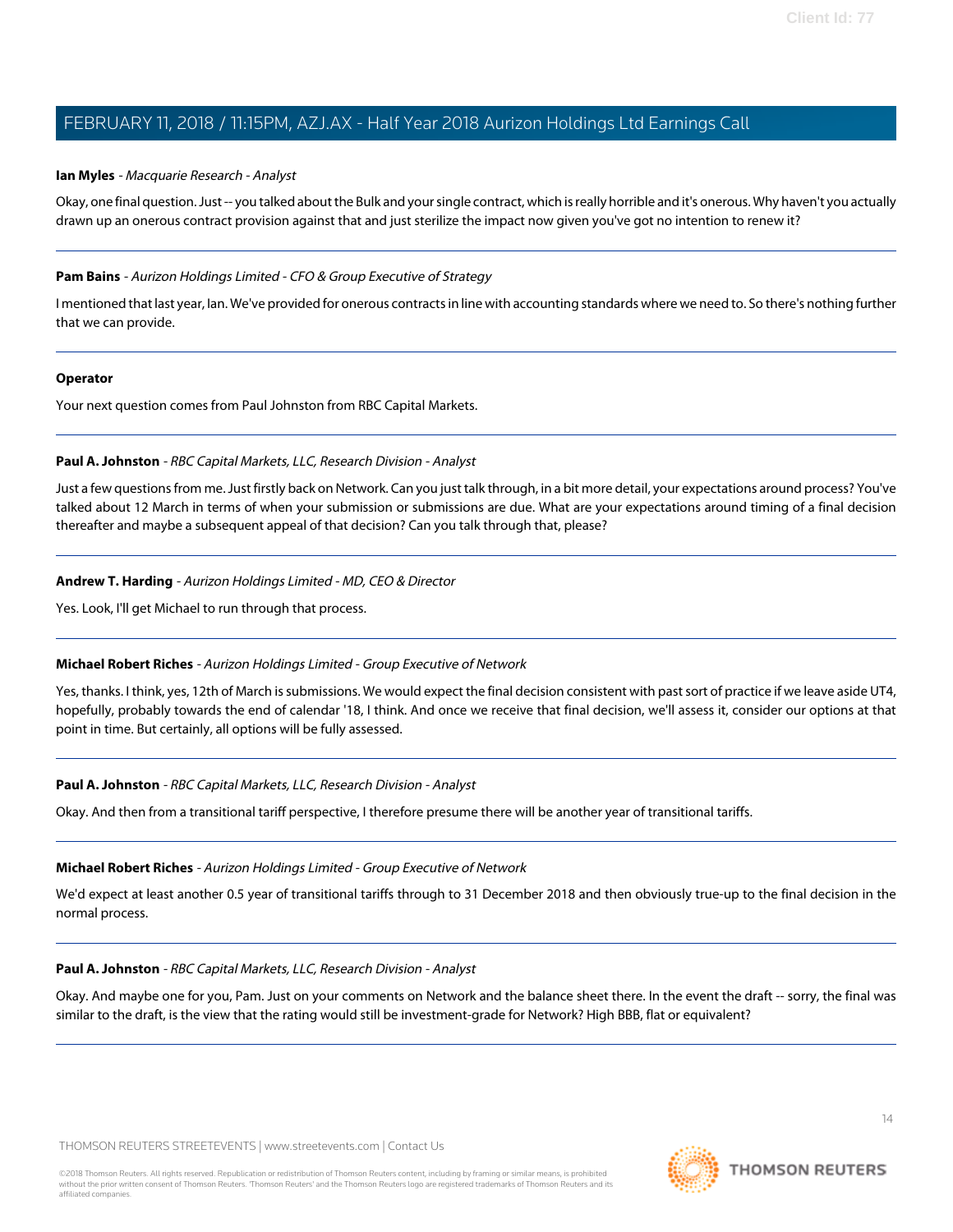### **Pam Bains** - Aurizon Holdings Limited - CFO & Group Executive of Strategy

Our preference will be to have an investment-grade credit rating and actually to stay where we are. But again, we'd have to assess the impact of the decision to see if we can support the credit metrics.

## **Paul A. Johnston** - RBC Capital Markets, LLC, Research Division - Analyst

Right, okay. And maybe just back on the Above Rail on the Coal side. Can you talk through whether you're seeing any additional opportunities in addition to the 20-odd million tonnes that you've secured in new contracts, which is obviously great news? But what else can you see out there in terms of sort of meaningful opportunities in Coal?

## **Ed McKeiver** - Aurizon Holdings Limited - Group Executive of Coal

There's a few opportunities at the moment. We've got -- certainly, certainly, we're seeing the high commodity price environment bringing investors back into the market and growth plans -- organic and, in the case there, too, inorganic, the greenfield ones. We've got about 3 business development cases underway at the moment. There is one particular larger, larger producer in the Goonyella system, which is a new greenfield. It will come online around 2020. And another major contract up for tender in coming -- really later this year will be the Bengalla contract.

#### **Operator**

<span id="page-14-0"></span>Your next question comes from Rob Koh from Morgan Stanley.

#### **Robert Koh** - Morgan Stanley, Research Division - VP

Just 2 questions on Network and then one question on WICET for me, if that's okay. Just wanting to drill a little deeper on the debt cost allowance within the regulated WACC and maybe get some commentary on how that compares to your actual cost. And then should there be a credit rating downgrade, does that mean that your actual debt costs go up further?

#### **Andrew T. Harding** - Aurizon Holdings Limited - MD, CEO & Director

Okay, I might hand that question to Pam.

#### **Pam Bains** - Aurizon Holdings Limited - CFO & Group Executive of Strategy

Yes. So it's about 50 basis points difference between the debt cost and the current proposal. Sorry, I didn't catch the second part of your question.

**Robert Koh** - Morgan Stanley, Research Division - VP

Yes. So you're saying that your actual debt costs are about 50 bps higher than the allowance? Is that what you...

#### **Pam Bains** - Aurizon Holdings Limited - CFO & Group Executive of Strategy

Correct.

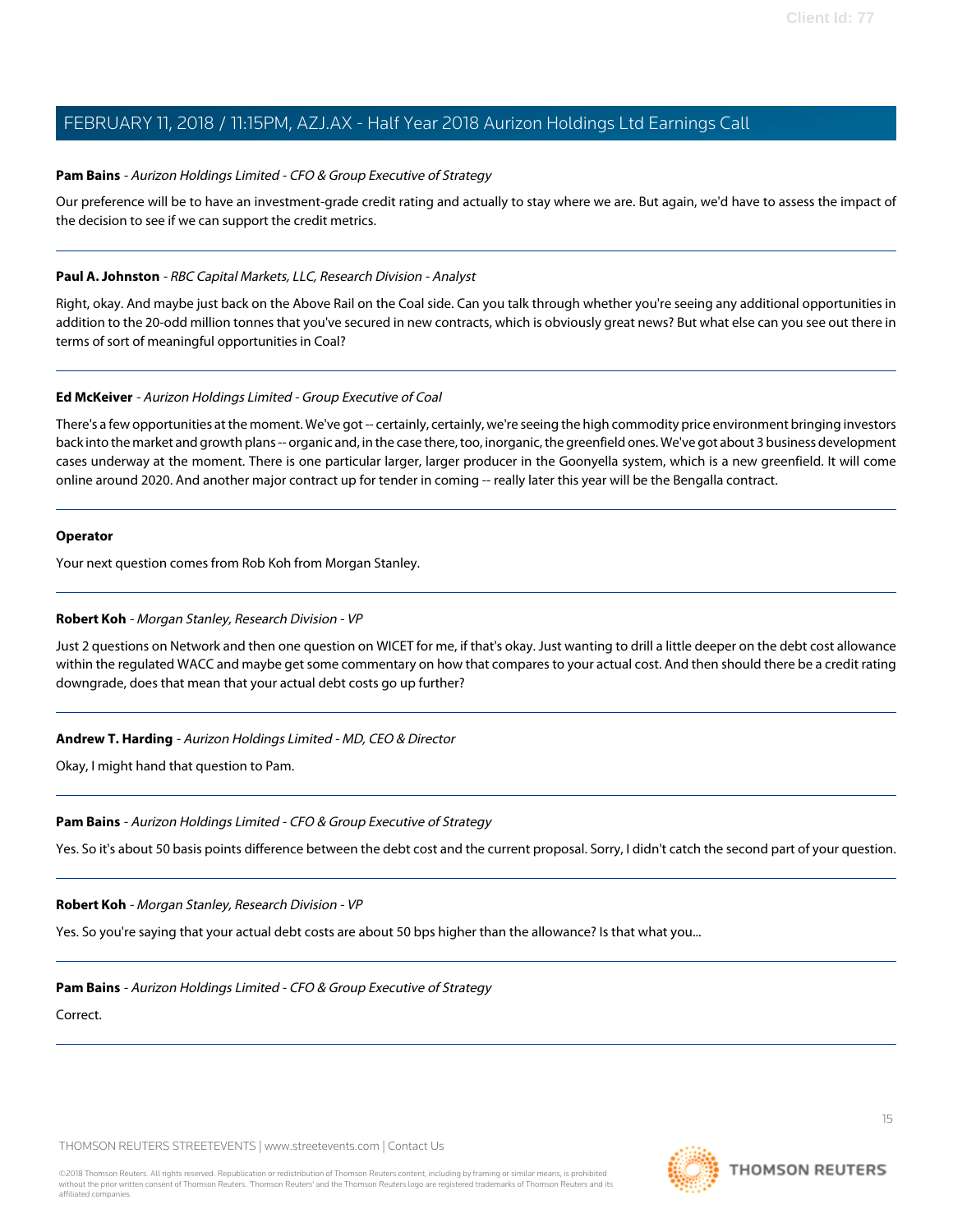#### **Robert Koh** - Morgan Stanley, Research Division - VP

Yes, okay. And then if you do get a credit downgrade as a result of the final decision, then -- do your debt costs increase further, like maybe if your rating is [creating] a debt facility?

#### **Pam Bains** - Aurizon Holdings Limited - CFO & Group Executive of Strategy

If the credit rating drops naturally, there's probably an increase. But again, it depends on the nature of debt because we both have debt capital markets and bank debt, and it's generally the bank debt increment which would have an increase certainly when we come to refinance and the new credit rating that is in place at that point in time.

#### **Robert Koh** - Morgan Stanley, Research Division - VP

Okay. All right. Yes. And then, yes, just a question on WICET. I note that the company has commented that it's still early days on that. Could we get a sense of perhaps how such a project might be funded?

#### **Andrew T. Harding** - Aurizon Holdings Limited - MD, CEO & Director

Pam, I'll let you talk about that.

#### **Pam Bains** - Aurizon Holdings Limited - CFO & Group Executive of Strategy

Yes, it's not something that we've talked about at length at this stage just because it's so early in the project. Very complex, we're not close And also It's something we'll consider at that point in time.

#### <span id="page-15-0"></span>**Operator**

Your next question comes from Paul Butler from Credit Suisse.

#### **Paul Butler** - Crédit Suisse AG, Research Division - Director

If I can just ask a couple of questions about UT5. What response do you expect from the QCA and customers from the actions you're taking with moving your maintenance practices in line with the Draft Decision?

#### **Andrew T. Harding** - Aurizon Holdings Limited - MD, CEO & Director

Okay. Well, Paul, I mean, first of all, we're aligning ourselves to what the QCA has decided is the right way to do it. So I would expect them to be terribly happy with what we're doing, although it may point out that they're profoundly mistaken in practice. From a customer point of view, I would not think that -- having been a miner and a miner of coal, I would not think our customers would particularly happy with the QCA's decision. And that's the 2 responses that I would expect.

#### **Paul Butler** - Crédit Suisse AG, Research Division - Director

Right. I mean, from taking this action, you're obviously protecting yourself in terms of the margin you can get, based -- given what the QCA is offering you. But -- so how much of this action is about protecting the profitability of the business as much as you can, as opposed to trying to get some change in outcome somewhere down the road?

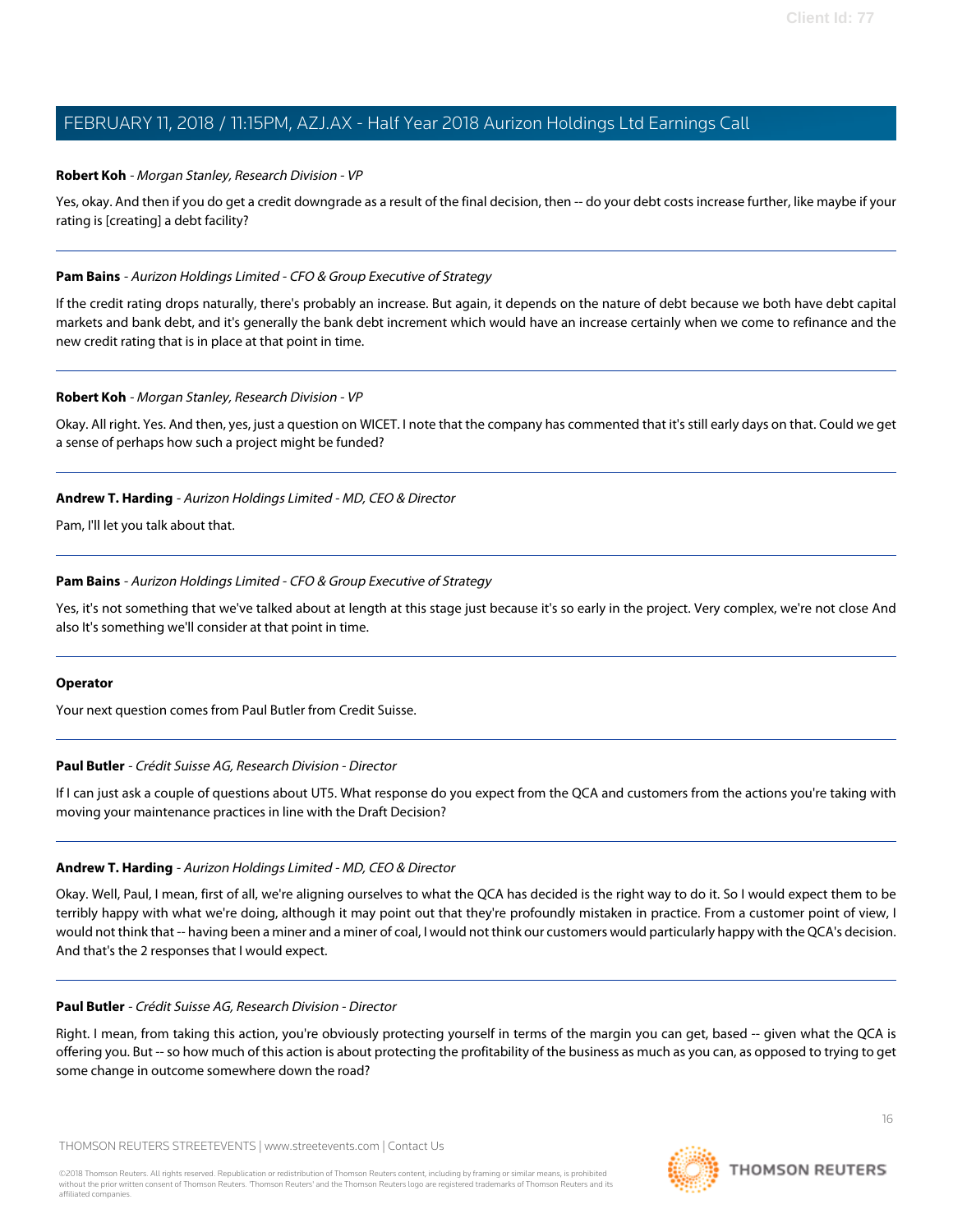## **Andrew T. Harding** - Aurizon Holdings Limited - MD, CEO & Director

Paul, hope -- it's a great question. And look, hopefully, my earlier explanation would point to the fact that there is very little change between a Draft Decision and a final decision based on a whole bunch of decisions and the analysis beforehand. Indeed, if you want to look and read the current Draft Decision, you'll notice a pattern where Aurizon makes a submission or the QCA comments like, "Aurizon has made a submission on this item. Our consultants have made a submission on this item. We go with our consultants." They, not invariably, but they mostly ignore what we say. So I suspect that we'll -- that they will just continue to march on in their current form. That's all the data I actually have, and it's the rationale for acting in the way that we've acted because -- and it's because of that retrospectivity, I'm already 8 or so months in to a year where I've been whacked with this decision which I can't even find a sensible basis for it, and I have to adjust because the process is broken.

## **Paul Butler** - Crédit Suisse AG, Research Division - Director

Yes. So if we look further down the road to what happens with UT6 or the future of how this asset gets regulated, I mean, what hope do we have that there will be a different approach then than there has been now?

## **Andrew T. Harding** - Aurizon Holdings Limited - MD, CEO & Director

So look, it is very hard, given it's hard to see through the UT5 decision other than to base it on whatever happen in the Draft Decision is likely to be pretty close to the final decision. The UT6 and UT7 will -- going on, will always depend on the parties getting together and deciding whether they continue to fundamentally support the process that we're going through at this moment in time, and the result -- and the way it results for industry. The end of day, there's a bunch of factors. I think it's 7 factors that the QCA must take into account when it's out making its decisions. And they've got to demonstrate that they've actually taken those into account at some point to someone, one of which is the efficient operation of the rail servicing the coal industry, so it's part of the supply chain. Other impact factors -- I won't go through all of them, it would bore you silly -- but another impact is actually the successful operation of our business. So we are meant to actually conduct business and be rewarded for it. So none of that appears apparent in the current decision. And at some point in time, that's where the regulation points to the quality of the decision -- on balanced decision that they're meant to make. And there was various review processes in lengthier cycles that look at how regulators perform.

# **Paul Butler** - Crédit Suisse AG, Research Division - Director

If I can ask, I mean, clearly, customers are going to be frustrated with this and there's likely to be a public perception government backlash. How do you manage the risk that Aurizon gets blamed for more of this?

#### **Andrew T. Harding** - Aurizon Holdings Limited - MD, CEO & Director

So at the end of the day, we are following a decision by a regulator, okay? This is not Aurizon waking up one morning and deciding to do a whole bunch of things. We've got a regulated decision, and it requires us to make these changes. We acknowledge that the changes are not sensible, and we wouldn't do them. But we're being driven that way financially by the regulator to do that. It is not Aurizon's job to subsidize the coal industry in Queensland. It's our job to be a very good supplier of rail services and satisfy our customers within a certain series -- boundaries of constraints and that sort of stuff, and we work very hard at doing that. As I said, December was our highest customer satisfaction score. We thought we were on a good path, and then we got side swiped, yes. And it was also record volumes in December, which I would have thought it would be fundamentally exciting to both the above rail operators and the coal miners themselves.

#### **Paul Butler** - Crédit Suisse AG, Research Division - Director

Okay. And just one last one, the cost savings that you're on target to achieve of \$380 million, how much of those are going to come from the network business as opposed the above rail?



17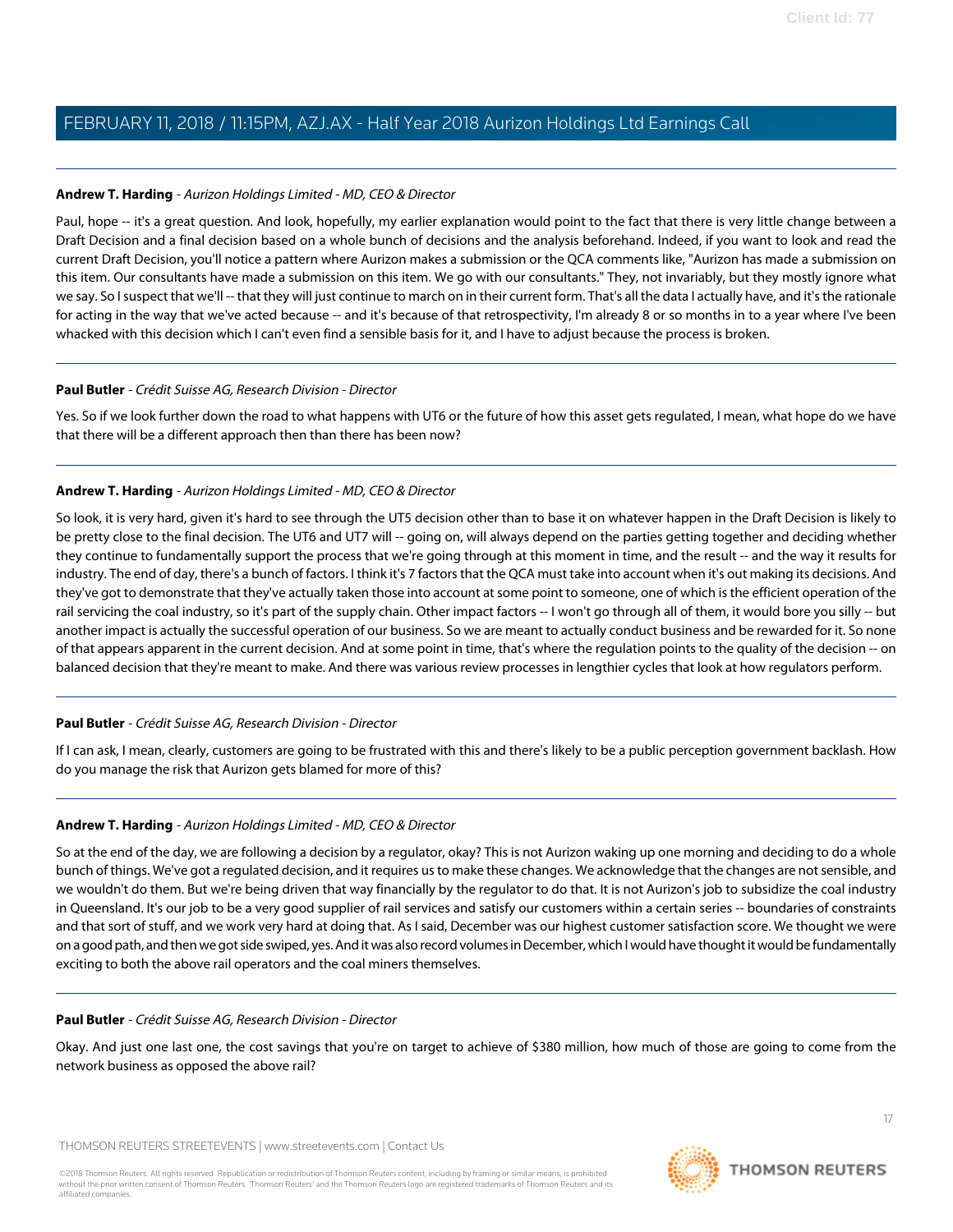#### **Andrew T. Harding** - Aurizon Holdings Limited - MD, CEO & Director

That \$380 million excludes savings in the Network businesses, just the Bulk and Above Rail coal business.

#### **Paul Butler** - Crédit Suisse AG, Research Division - Director

Okay. So you had, I think, \$20 million of transformation benefit in Network in the half?

#### **Pam Bains** - Aurizon Holdings Limited - CFO & Group Executive of Strategy

It's not included in the number of \$42 million.

#### **Paul Butler** - Crédit Suisse AG, Research Division - Director

But what would have the savings been -- I can't recall what the savings you sort of recorded in the Network business over the sort of same period where you've been going after this \$380 million.

#### **Pam Bains** - Aurizon Holdings Limited - CFO & Group Executive of Strategy

There was an element of the true-up that I mentioned when I went through. So there was the UT4 previous corporate cost true-up through the UT4 decision. But there's also generally, and we'll continue -- even if the Network numbers are not included in the transformation, we'll continue to drive improvement in costs in the network, so that's just part of the normal process.

#### <span id="page-17-0"></span>**Operator**

Your next question comes from Scott Ryall from Rimor Equity Research.

#### **Scott Ryall**

I have a few questions. On the Coal division first. You've got volumes up 4%, revenue up 4%, operating costs up 5%, so just leaving aside the gains made from slightly lower depreciation expense, could you just comment on why you're seeing a lack of earnings leverage from all the transformation work that's been going on? And maybe with that, just explain a little bit more about these costs supporting volume growth. Are they upfront costs that then peter away a little bit because you're implementing contracts and things like that?

#### **Andrew T. Harding** - Aurizon Holdings Limited - MD, CEO & Director

Ed, I'll get you to answer that. Thanks.

#### **Ed McKeiver** - Aurizon Holdings Limited - Group Executive of Coal

Yes. Thank you, Andrew. Yes, you nailed it. I mean, essentially, a large part of the -- why the revenues aren't flowing through to the volume, revenues aren't flowing through the EBIT line, is largely the preparation for these 2 new greenfield contracts coming online. So in the case of the Byerwen contract, we've been readying fleet. We've quite the short-dated ramp-up, and so we've been incurring those costs and ensure we're there for the customer when they want to start railing. Similarly, because of the preloading in terms of training of drivers for our MACH contract, we're bringing the 20 million tonnes volume on, in the ramp-up. You've got to be hiring people several months up to a year in advance of when the volumes hit.

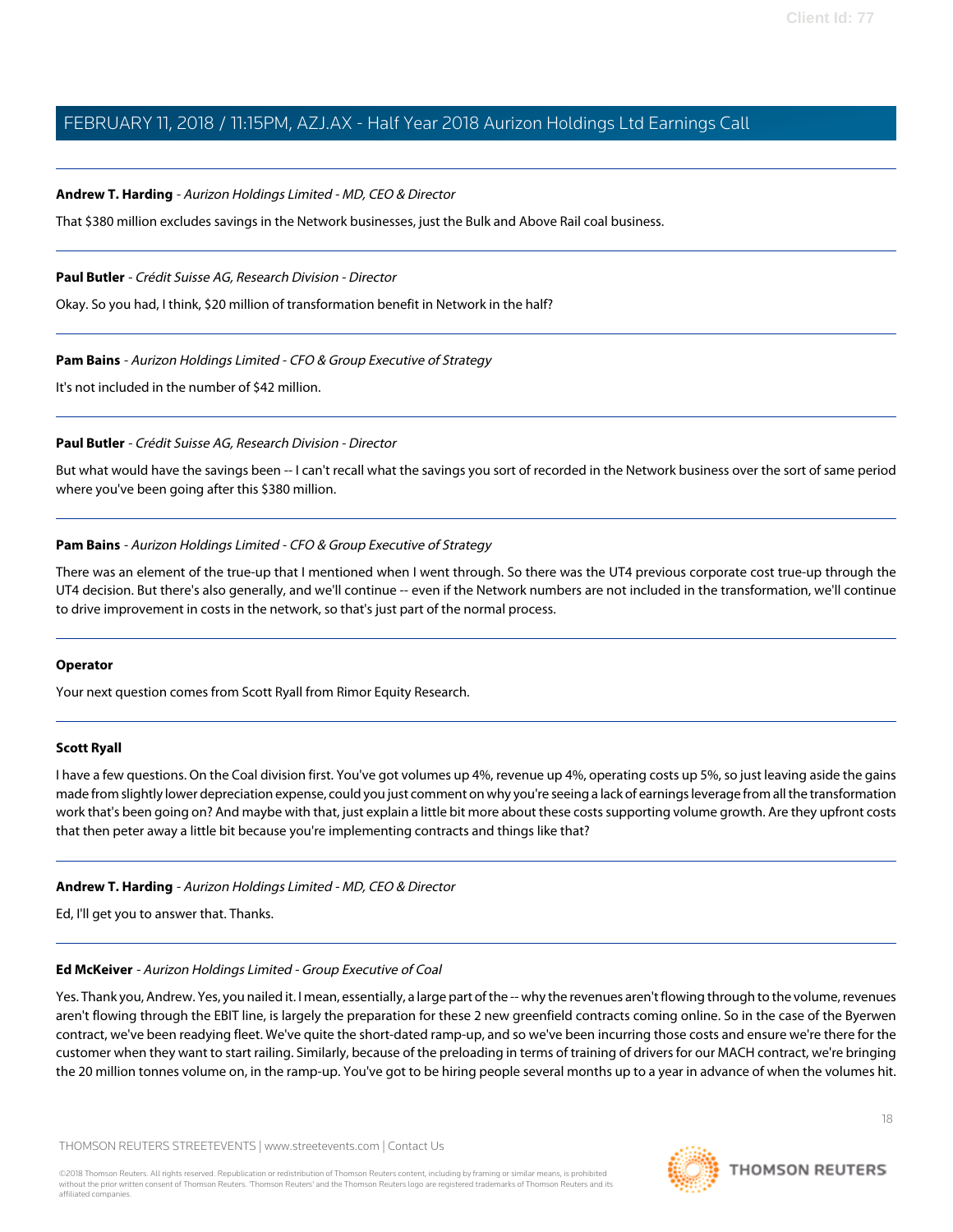### **Scott Ryall**

Okay. Would you be able to quantify what you think the impact of, I guess, investing ahead of contracts are? Just to get an idea of the earnings leverage that you are delivering in your underlying business?

### **Ed McKeiver** - Aurizon Holdings Limited - Group Executive of Coal

Probably not really, Scott. It's commercially sensitive.

#### **Scott Ryall**

Okay, no problem. All right. Can I just switch to Bulk, then? Bulk, obviously, the EBIT has changed quite a bit, but EBITDA was still down in line with your revenue or costs were still down in line with the revenue. So you haven't made what I would call significant EBITDA turnarounds. And as Pam discussed, most of the changes in EBIT were due to depreciation reductions due to impairment. So in terms of the changes that you've talked about, Andrew, with your 3 contracts moving towards retained, when do we actually start to see the benefits? Will that come through from the second half? And I mean benefits in terms of cash flow as opposed to EBIT.

# **Andrew T. Harding** - Aurizon Holdings Limited - MD, CEO & Director

<span id="page-18-0"></span>Yes. Absolutely fair question. I will get Clay to talk through that.

## **Clay McDonald** - Aurizon Holdings Limited - Group Executive of Bulk

Last year, we spoke about a Bulk turnaround plan that would take 3 years to implement. We also said there was no easy answers in that turnaround plan, that it would take a dedicated Bulk team focusing each day on trains, each day on depots [and our] customers. So the 4 things we said we'd focus on with the re-contracting of legacy contracts. And both those that have come up in the period that have been awarded, have been awarded to us. So Cement Australia and the hook-and-pull work trains for QR. The second thing we said was lower cost base. You could probably see in the numbers there, our FTE numbers are down 195 or 16%, not just on the Mount Isa closure, but through the Western business. We're now moving to driver only, and the maintenance being more productive over there. So down 16% or 195. Also see labor productivity up 3% in a comparable period. The other thing we talked about was improved customer service, was the third area we'd focus on. And pleased to say seeing some early progress of dedicated bulk management on our particular customer base. So good example, 420 trains run for our customer, IPL, on the Mount Isa line without failure. So that's -- we haven't had a failure in that service since September last year. Also, improved on-time performance to KAL Freighter since the introduction of the new infrastructure over in Kwinana. Finally, growth on the revenue line. This is hard. It's hard going. There is growth opportunity there. We see tonnage opportunities in the Western province, the Western Queensland province, moving from somewhere around 4.9 million tonnes to 6.2 million tonnes in the next couple of years, so we'll be chasing those. And also, over in WA. But I guess, the one growth piece of business we brought on line, MMG, starting as per plan in November this year.

#### **Scott Ryall**

All right, and then maybe I can move to...

#### **Clay McDonald** - Aurizon Holdings Limited - Group Executive of Bulk

(inaudible) so I thought I'll take every opportunity I could.

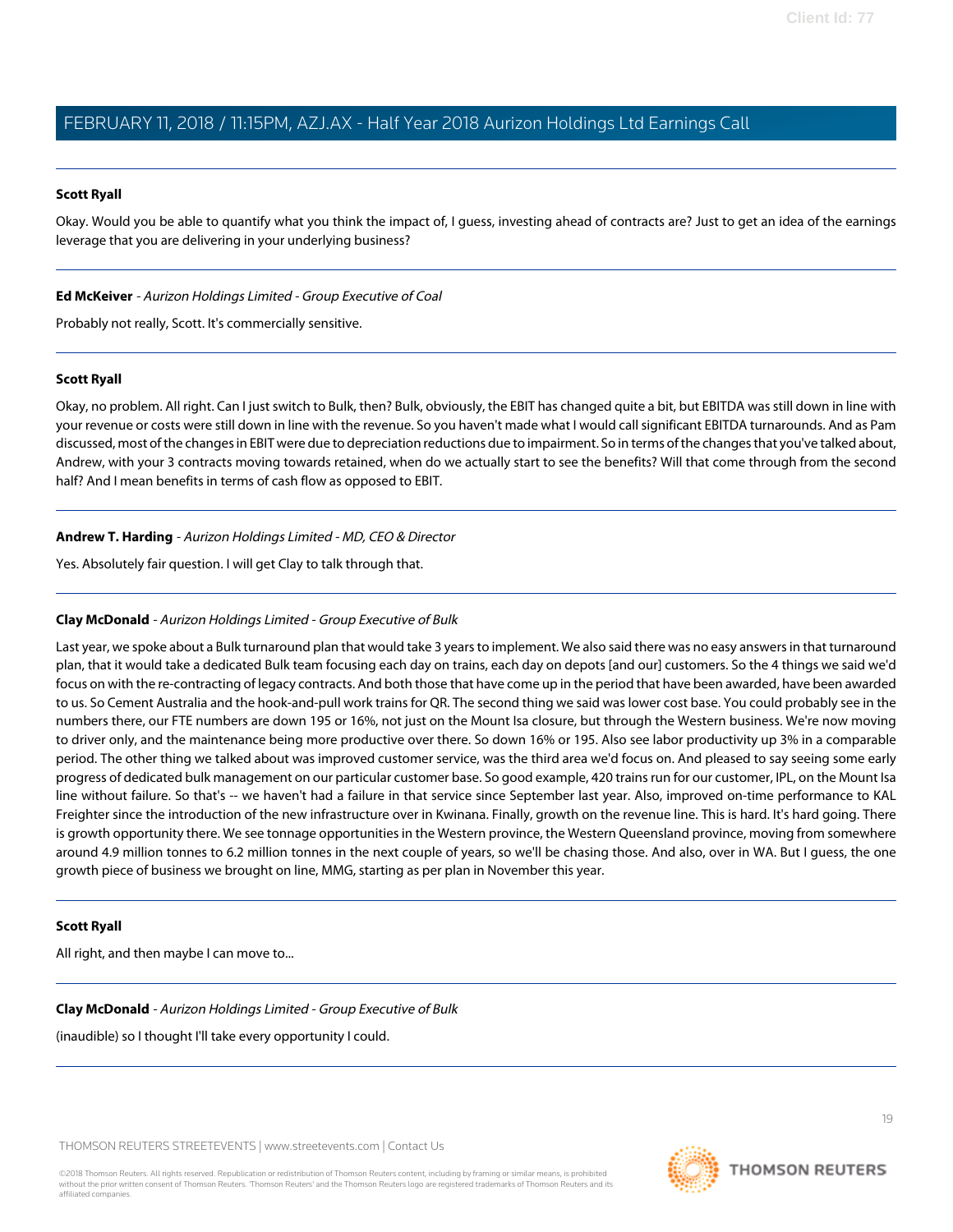#### **Scott Ryall**

Yes. No, no. On UT5, could you, Andrew or maybe Michael, could you just confirm post the ruling, which was pretty close to Christmas, I imagine -- I'm pretty sure your head office is closed and I imagine a lot of other head offices are closed. What one-on-one engagement activity were you able to do prior to 2 weeks ago? I think you mentioned the -- when you changed your practices?

### **Andrew T. Harding** - Aurizon Holdings Limited - MD, CEO & Director

Yes, I'll get Michael to run through all that.

#### **Michael Robert Riches** - Aurizon Holdings Limited - Group Executive of Network

Yes. So before Christmas, a couple of days after the decision, I did meet with Charles Millsteed, the CEO of the QCA. So had a long discussion with him about the decision and the process going forward. In terms of the customers, we speak to our customers every day, talk to them about the impacts, and we've also had discussions with the QRC. I think, at the moment, we'll continue to engage with them and try to come to bring them to an understanding of the issues associated with the decision, both around maintenance practices and overall risk and the impacts on the supply chain as a consequence.

#### **Scott Ryall**

Okay. So they wouldn't have been surprised by your -- what looks like a group email on the 30th of January that would have heard most of your discussions -- would have been done one-on-one with your 20-odd customers prior to then?

#### **Michael Robert Riches** - Aurizon Holdings Limited - Group Executive of Network

I think certainly not with all of them. I think they shouldn't have been surprised. They saw the decision and understood what the implications were and what the QCA was advocating. So -- and I understand the retrospectivity of it. So I don't think they should have been surprised by it. And in terms of detailed discussions. I mean, we spent a lot of January working through what the impact of the decision was, how we needed to respond to it, as you can appreciate. You can't change maintenance practices overnight, there's a strong safety element to them, and we needed to give careful consideration to that. So we didn't give detail to the customers on a -- in significant advance of the decision we made on the 30th of January, nor will we in relation to further changes we have to make. We need to make them now, as Andrew said, and we'll be making them as soon as we can.

#### **Scott Ryall**

Okay. So if I then step back to customers because, ultimately, prior to 12 March, your -- I guess one of the hopes you have is that customers are following behind your position. Would that be a fair comment?

#### **Michael Robert Riches** - Aurizon Holdings Limited - Group Executive of Network

Yes. We'd always hope that customers recognize the value we're providing and that the amount we're seeking is a reasonable reflection of that value and the risks we're taking. So absolutely, we'd be hoping that.

#### **Scott Ryall**

So most of the submissions last year, let's say, from customers, I mean if I use the Rio one because that's a business close to Andrew's heart, where Rio identified that -- and specified some quite specific improvements through their own labor productivity, rail maintenance unit costs improvement

THOMSON REUTERS STREETEVENTS | [www.streetevents.com](http://www.streetevents.com) | [Contact Us](http://www010.streetevents.com/contact.asp)

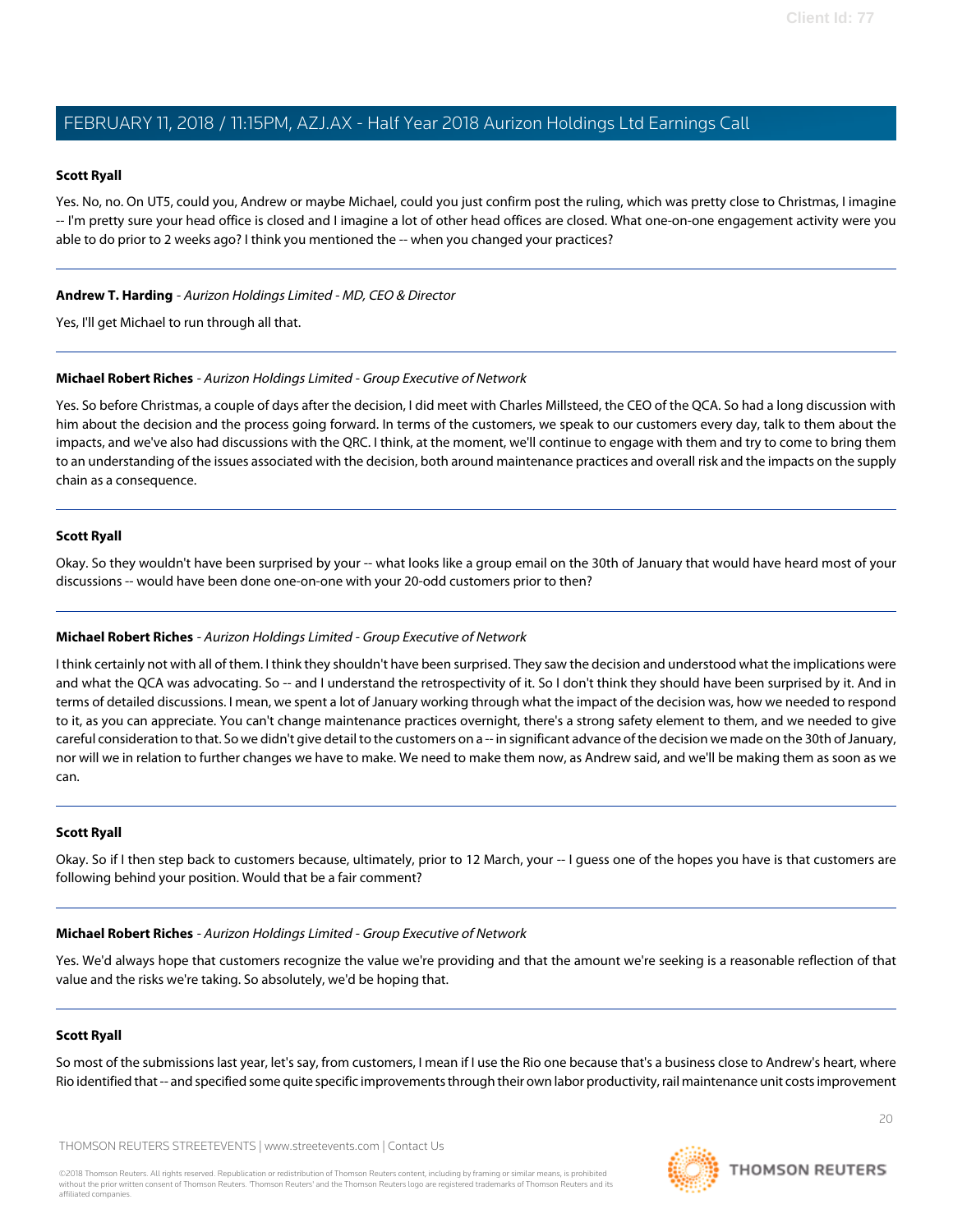in overall operations office that were quite substantial and talked about in line with much of the resources sector. And then the last line is the modest productivity gains and cost-plus approach to capacity management employed by Aurizon Network were under closer scrutiny. How -- I mean, that's obviously 9 months ago now when they submitted that. But how do you change the customer perception that you guys just haven't cut your costs in line with the resources sector?

#### **Andrew T. Harding** - Aurizon Holdings Limited - MD, CEO & Director

So I mean, it is a great question. And the reality is, it takes time. Even after you've started the process of reducing costs dramatically, it takes time for people to actually notice that. When I started -- I inherited -- when I started in this business, the first thing I was told was the network is gold-plated by just about everybody. I've seen parts of the network that are nearly as old as I am, and that actually are being -- shepherd through at an absolutely minimum cost. So the reality is, all businesses can improve. But when an organization gets a sort of reputation it had when it was in government days, I can understand that, that takes quite a bit of time to unwind. Customer satisfaction scores don't change overnight. You've got to regularly and reliably actually work to improve them. So the reality is that's quite a substantial amount of effort that's required to do that as from a customer management point of view. At the end of the day, this is a regulated process, and the regulator makes the call and actually has shown little regard to the submissions that are being made compared to its own internal decision-making.

#### **Scott Ryall**

Okay. And I guess, ultimately, will -- do you think customers will think your -- if I just do a very quick math. You make \$2 million of EBIT for each tonne that you haul. Obviously, there's some specifics around that. But are customers really going to think that you're credible in terms of putting your own volume growth at risk? I mean -- is that something you expect them to believe?

## **Andrew T. Harding** - Aurizon Holdings Limited - MD, CEO & Director

So go back to the original issue that we have with the QCA which is, they're asking us to actually undertake maintenance in a way that will massively impact volume. We don't want to do that and we don't want a price that's actually set as if we are massively impacting volume, but then subsidize the volume. The -- and the second thing is just look at the weighted average cost of capital outcomes for regulated businesses across Australia and imagine: Is a water authority supplying water to domestic consumption in Brisbane a riskier undertaking than working in a tropically cyclone-impacted coal industry in Queensland? And the answer is obviously not. So those are the things that we have profound challenges with. And we will work as hard as we can to convince people that this is -- this shouldn't -- the decision should not stand. But at the end of day, if you look at the process of the history of the QCA and actually action, they don't change for anyone.

#### **Scott Ryall**

Yes. Sorry, you won't get an argument with me on the WACC one. But in terms of -- in the event that you are unable to change the WACC, as you'd said, which is minimal change between draft and final decisions. When do you start thinking about structural options to get the network in the hands of investors who may actually have that cost of capital as opposed to what tends to be a slightly higher cost of capital in the public market?

#### **Andrew T. Harding** - Aurizon Holdings Limited - MD, CEO & Director

Now I understand where you're going. Sorry, it must be too early in the day or something. We'll have a look at how the process plays out with the current issues with the -- between a draft decision and a final decision. The sort of options that you're talking about is something we haven't yet contemplated. Always remains an option that could sit out there, but currently not part of our thinking.



**THOMSON REUTERS**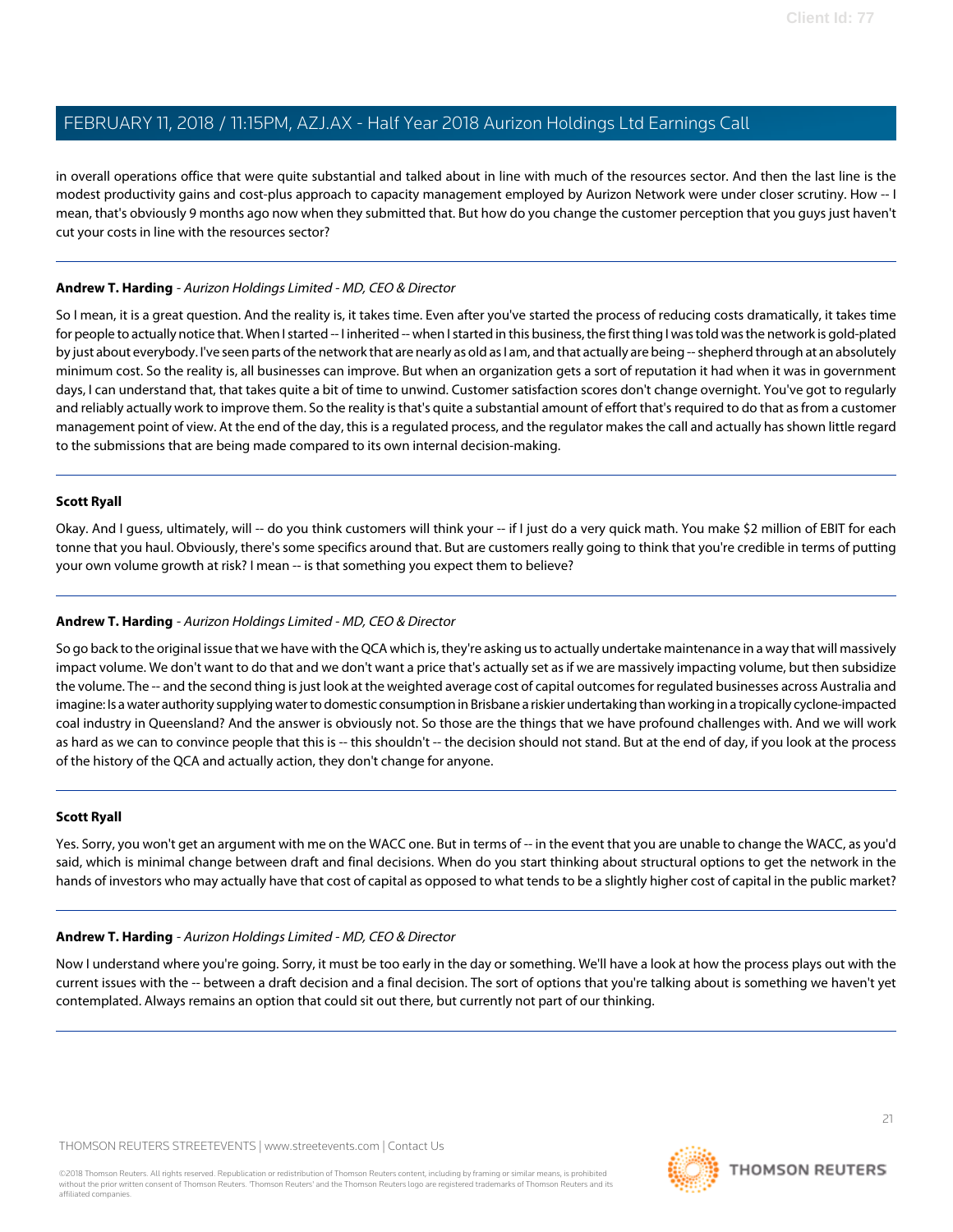#### **Operator**

Your next question comes from Guy Bunce from JPMorgan.

#### <span id="page-21-0"></span>**Guy X. Bunce** - JP Morgan Chase & Co, Research Division - Analyst

Andrew, in the event the QCA's final decision is similar to its draft, are there any precedents we should think about where QCA's decisions have been overturned in the past?

#### **Andrew T. Harding** - Aurizon Holdings Limited - MD, CEO & Director

I might handle that straight to Michael.

#### **Michael Robert Riches** - Aurizon Holdings Limited - Group Executive of Network

Thanks, Guy. I don't believe there's been a judicial review process that has been successfully undertaken against the QCA or undertaken at all to date. But that's not going to deter us if that is the right option to take based on the final decision.

#### **Guy X. Bunce** - JP Morgan Chase & Co, Research Division - Analyst

Okay. My next question is just around the potential impact of Cliff's early termination. It's my understanding that, under that contract, Aurizon is probably generating revenues each year of around \$100 million to \$150 million. And yet, according to the management team of Cliff on their recent trading call, they're suggesting that the contingent liability for both the rail and port operator is only around \$80 million. So are you able to talk about the potential impact of that early termination?

#### **Pam Bains** - Aurizon Holdings Limited - CFO & Group Executive of Strategy

Not at this stage, given that the termination amount changes depending on when they actually terminate the contract. So we need to have the conversation and understand what their plans are to be able to put a figure on that.

#### **Guy X. Bunce** - JP Morgan Chase & Co, Research Division - Analyst

So they've indicated most likely the end of this calendar year. Are you able to, with that sort of information, Pam, give us a number?

#### **Andrew T. Harding** - Aurizon Holdings Limited - MD, CEO & Director

Yes, we've been in contact with the Cliff's management, and they have advised us they will be in a position probably around the end of February to advise of what their mine plan is and any ramp down or closure of that operation.

#### **Guy X. Bunce** - JP Morgan Chase & Co, Research Division - Analyst

Okay. Final question. Just you talked about the pressures that you're seeing in terms of coal contract prices. Can you provide a bit of quantification around that?

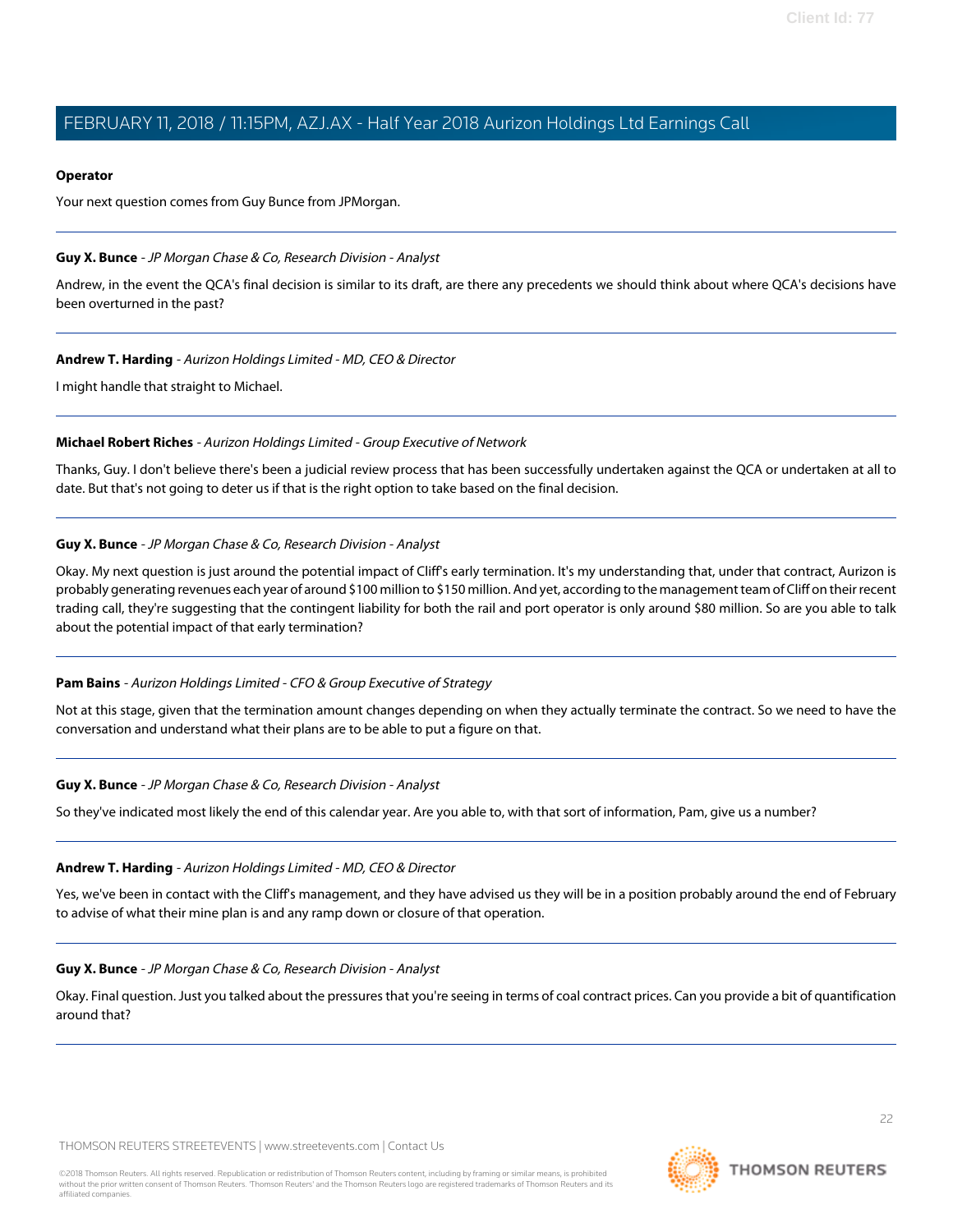### **Ed McKeiver** - Aurizon Holdings Limited - Group Executive of Coal

That's commercially sensitive. But I can certainly say we're happy with the returns we've been getting. In the case MACH and Byerwen, I mean, proud to win the business in what's a very competitive market at the moment. There's no doubt that competition is putting downward pressure on rates in a historical conference -- context, but we continue to find ways to leverage asset productivity and synergies. An example of that is the MACH contract where we -- because we won the AGL and we set up a depot near Muswellbrook, we're able to then service MACH which is immediately next door, so we don't have the additional -- we've got economies of scale there, we've got the dedicated maintenance and on-train repair at Hexham, which is a new technology. And then we can -- we have been able to move quickly to deploy locomotives and people from Intermodal to avoid some of the ramp-up costs in that particular contract. So transformation agenda is the -- transformation is the key, ongoing asset productivity. The DP train fleet where we're installing first mover in the Hunter Valley, and in cab technology. So we're still able to find a way to strike deals that work for -- as a win-win with us and the customers.

#### **Guy X. Bunce** - JP Morgan Chase & Co, Research Division - Analyst

Can I just be a bit more direct, then? Are they margin-accretive contracts that you're winning here or margin dilutive?

#### **Ed McKeiver** - Aurizon Holdings Limited - Group Executive of Coal

That is too direct. We are -- we're growing volume and we're growing value.

#### **Operator**

<span id="page-22-0"></span>Your next question comes from Owen Birrell from Goldman Sachs.

#### **Owen Birrell** - Goldman Sachs Group Inc., Research Division - Metals and Mining Company Analyst

I'm going to try and keep my questions fairly short. Just on Above Rail coal, just in terms of the sort of the 20 million tonne reduction in output that you think will start to flow through the network. Just running around the service requirements you have within your contracted customer base, can that accommodate that sort of 10% fall off in volumes without you having to specifically take any hits to those contracts. And just in terms of the new sort of flexible contracts that you've been signing, just wanted to confirm that the 70% take-or-pay structure still holds. And can you give us a sense of what the headline rates have changed by into these new contracts?

#### **Andrew T. Harding** - Aurizon Holdings Limited - MD, CEO & Director

Yes, look, I'll answer the first part of that which is the 20 million tonnes is a estimate in global for the entire network. And Ed simply doesn't -- isn't allowed to see the detail -- what detail there is behind that calculation. Do you want to talk about the take-or-pay thing?

#### **Ed McKeiver** - Aurizon Holdings Limited - Group Executive of Coal

Yes, there was -- sorry, could you just sort of repeat the last 2 questions?

#### **Owen Birrell** - Goldman Sachs Group Inc., Research Division - Metals and Mining Company Analyst

Yes, just around the new contracts that you've signed. You were talking about them being more flexible. Just wondering whether the take-or-pay, the 70% take-or-pay structure, still holds with -- consistent with the new form contracts previously. And you've indicated that the rates have become more competitive. I'm just wondering if you can give us a sense on what the decline in the headline contract pricing has been.

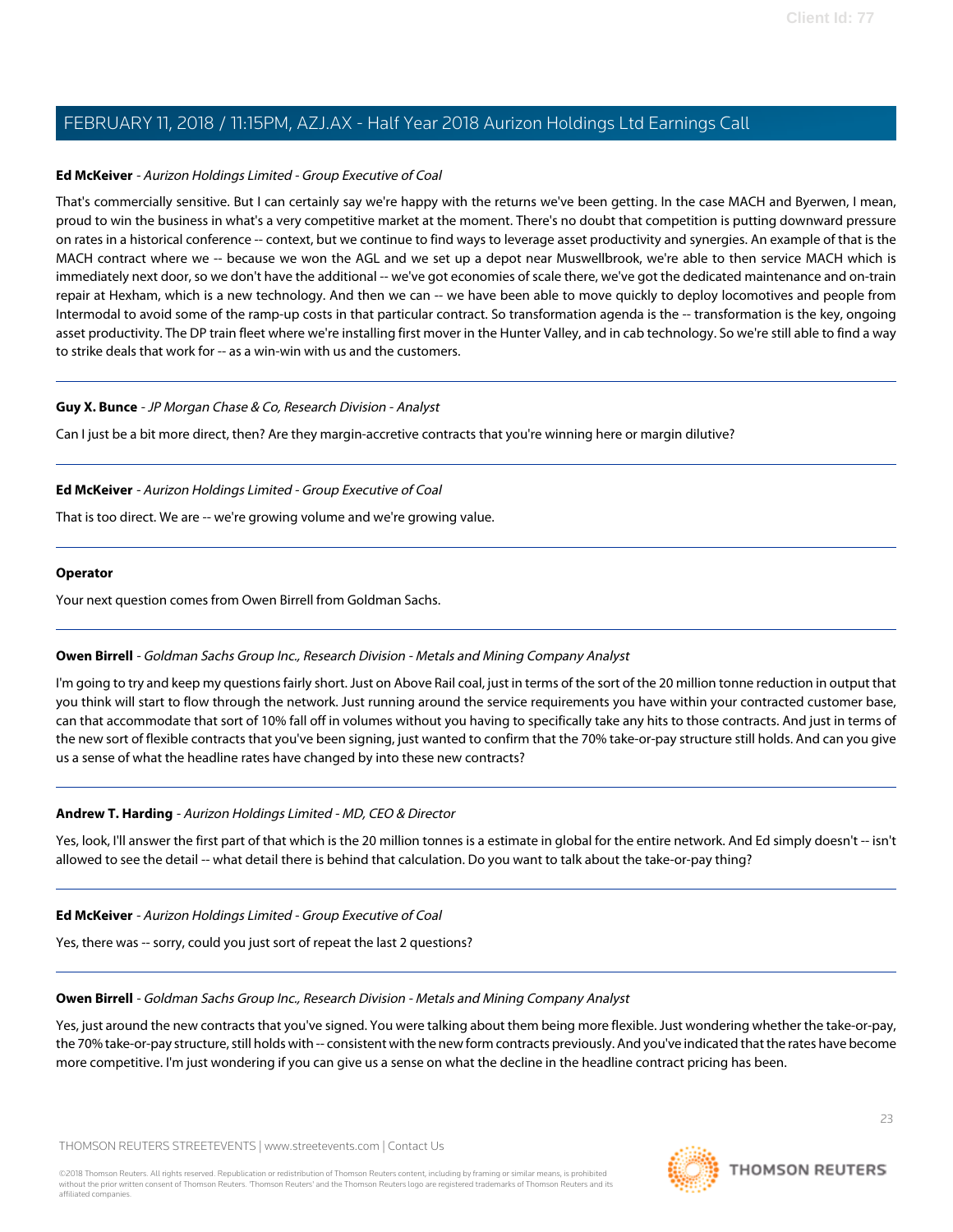## **Ed McKeiver** - Aurizon Holdings Limited - Group Executive of Coal

Yes. So in terms of -- just in terms of new form contracts, both of the contracts are new form contracts and both have take-or-pay and [RA] capacity charge provisions in them. So I won't talk to the exact -- the exact [provisions] because that does change depending on the customer. But on balance, we're maintaining the same proportion of fixed income across our portfolio. The -- in terms of rates, we're talking about -- I can't -- I won't go into the scale of that, but it's incremental. It's -- and largely, as I said on the previous question, we're -- we've been able to maintain our value or grow it based on continuing to transform our operations.

## **Owen Birrell** - Goldman Sachs Group Inc., Research Division - Metals and Mining Company Analyst

Okay. And just -- I've got a couple of just follow-up questions for, I think, probably for Pam. Just wondering on Intermodal, you mentioned that you've taken a \$40 million deposit on the sale of the Queensland Intermodal assets. If the ACCC rejects that transaction and you're forced to close those assets, is that deposit refundable or what proportion of that deposit is refundable? And can you, on the Network side of things, have you got any, I guess, early guidance on the likely true-ups and make-goods for the Network business in FY '19? Have we got a bit of a run rate on that so far?

# **Pam Bains** - Aurizon Holdings Limited - CFO & Group Executive of Strategy

So to your first question, a small proportion is not refundable, without getting into the specifics. And sorry, the second question, the true-ups with Network?

## **Owen Birrell** - Goldman Sachs Group Inc., Research Division - Metals and Mining Company Analyst

Yes. Just into 2019, whether we've got any sort of visibility on that yet.

#### **Pam Bains** - Aurizon Holdings Limited - CFO & Group Executive of Strategy

No. I think it obviously depends on the outcome from the UT5. So if we have transitional tariffs for the rest of this year, obviously, there's a wash-up from this year to the final decision, and that will then hit the forward years from FY '19 through to '21. So usually -- I mean, if you look at past process with the QCA, they would have washed up any difference in the remaining years rather than the current year that's in play. And the only other wash-up that you're likely to see is any sort of -- if you know that there's already a 2-year lag with revenue cap, so if there's a revenue cap that would drop into that year, so FY '17 into FY '19.

# **Owen Birrell** - Goldman Sachs Group Inc., Research Division - Metals and Mining Company Analyst

And what's that sitting at the moment? Do you have a sense on that?

# **Pam Bains** - Aurizon Holdings Limited - CFO & Group Executive of Strategy

That was the almost \$40 million. I think that's \$39 million. If you remember, we had Cyclone Debbie, so we have a shortfall in our revenue in FY '17. So the upside goes into FY '19.

# **Owen Birrell** - Goldman Sachs Group Inc., Research Division - Metals and Mining Company Analyst

And about \$39 million a year?

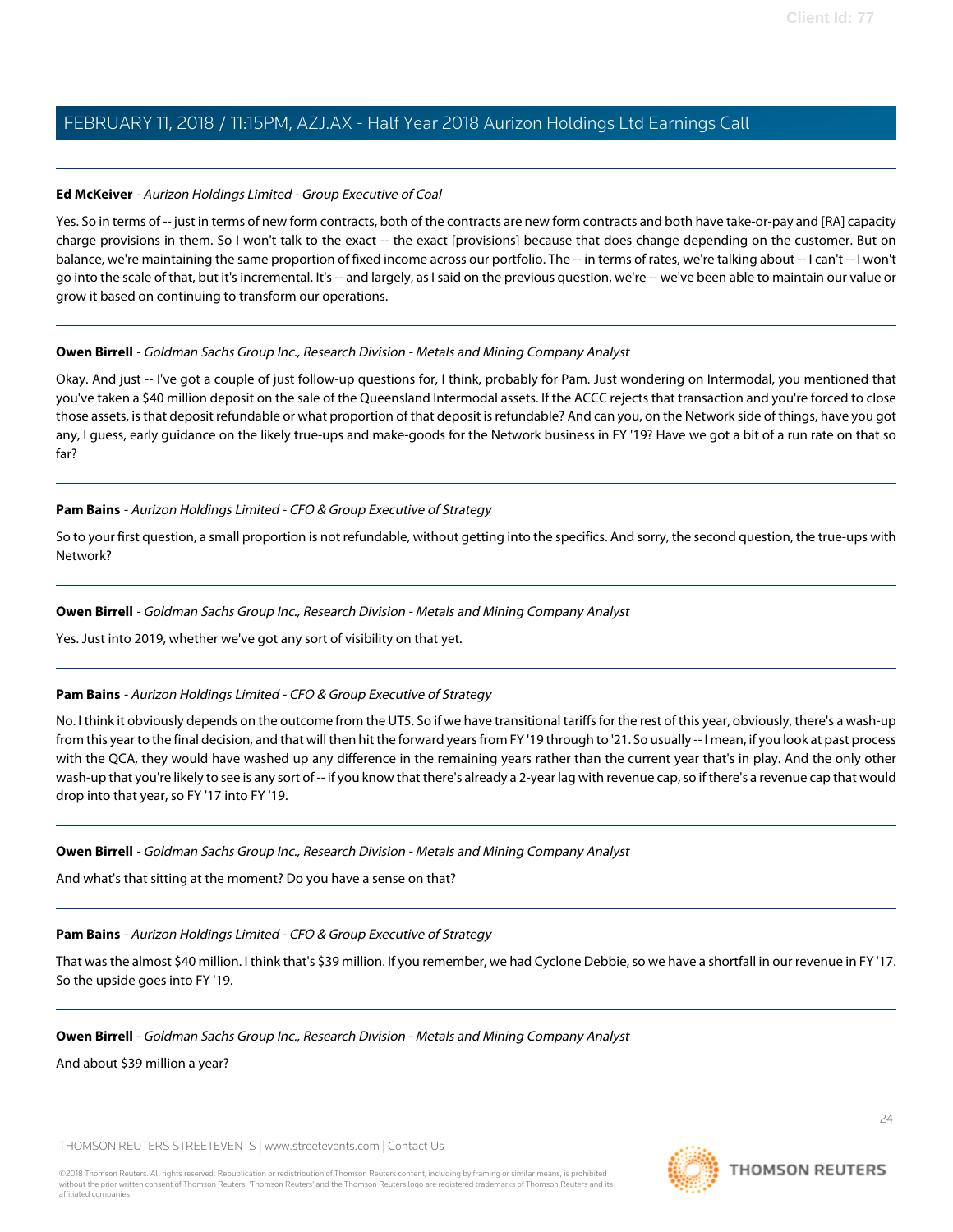**Pam Bains** - Aurizon Holdings Limited - CFO & Group Executive of Strategy

Yes.

### **Operator**

<span id="page-24-0"></span>Your next question comes from Nathan Lead from Morgans Financial.

## **Nathan Lead** - Morgans Financial Limited, Research Division - Senior Analyst

Most of my questions have been taken. But if I can just ask just a couple. Just first on Slide 51. Just the maturities in those early years, FY '20, '21, '22, can you give us a bit of color about whether there's any mines in there that are likely to draw towards end-of-mine life or contracts where you know a competitor has already grabbed that volume?

# **Andrew T. Harding** - Aurizon Holdings Limited - MD, CEO & Director

Nathan, we're just finding Slide 51. Just hold on a second.

## **Nathan Lead** - Morgans Financial Limited, Research Division - Senior Analyst

Yes. The coal haulage contract.

# **Andrew T. Harding** - Aurizon Holdings Limited - MD, CEO & Director

Coal haulage contract. Sorry.

#### **Ed McKeiver** - Aurizon Holdings Limited - Group Executive of Coal

Sorry, Nathan. I was flicking, too. Could you just restate the question please?

# **Nathan Lead** - Morgans Financial Limited, Research Division - Senior Analyst

Just in those early years, FY '20, '21 and '22, are there any mines within those contracts there that are going to be towards end-of-mine life and then expire? Or is there any contracts there that have already gone to a competitor or either been -- there's been a competitive process already run and a competitor has grabbed them?

#### **Ed McKeiver** - Aurizon Holdings Limited - Group Executive of Coal

I'll take the last question first, and the answer to that is no. There's none of those contracts that have gone to competitors. And secondly, in relation to -- I'm looking through -- flicking through the detailed list I have here. I mean, in relation to the end-of-mine life, nothing substantial largely in the FY '20, '21, '22 period. All of those mines, probably with the exception of New Acland's mine in the Southwest corridor, which is still awaiting a judicial review in March. And so there's a brief -- our contract, that as most -- commentators and analysts know, that mine will depend on the approval processes other than that.

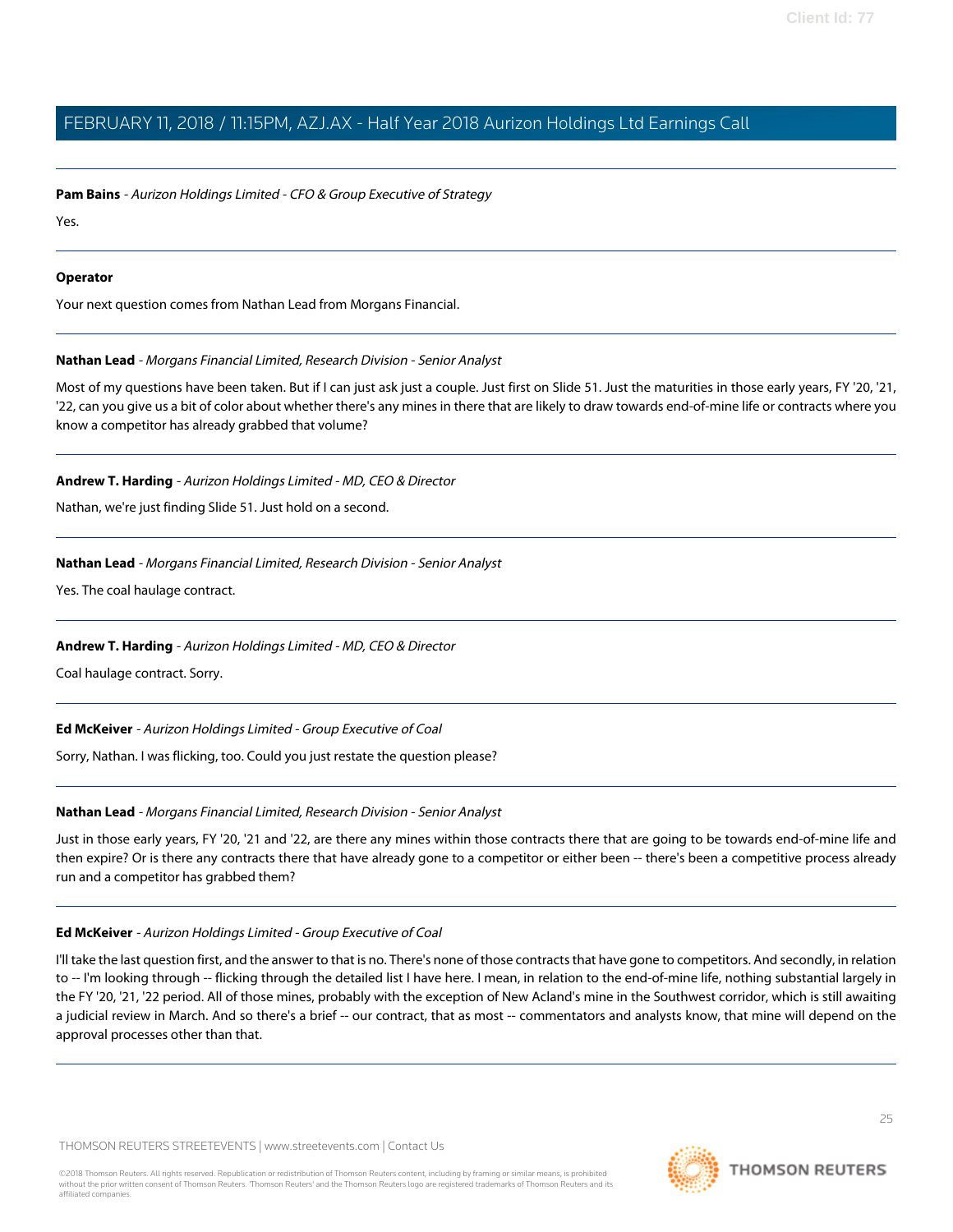### **Nathan Lead** - Morgans Financial Limited, Research Division - Senior Analyst

Yes, okay. Just maybe one for Pam, just a bit of detail. I mean, often, there's been a chat about will Network -- will there be a sale of it, will there be a sort of sale to minority or a spin-out or something. Can you just talk through the capital gains tax consequences of that? Because my understanding was that Aurizon effectively have bought that lease from the government for \$1, so there's quite low capital gains tax base. If you could sort of run us through that?

## **Pam Bains** - Aurizon Holdings Limited - CFO & Group Executive of Strategy

Nathan, it's not something that we've considered. So I haven't sat and thought through the tax impacts.

#### **Operator**

There is a follow-up question from Scott Ryall from Rimor Equity Research.

## **Scott Ryall**

Sorry, Andrew. You mentioned WICET, I was wondering if you could talk -- I know discussions are ongoing, but what are the milestones you're looking at over the course of this calendar year in terms of progressing that transaction, please?

# **Andrew T. Harding** - Aurizon Holdings Limited - MD, CEO & Director

Yes. Scott, rather than actually get into a milestone discussion, I think the biggest single issue with WICET is the debt challenge that they're publicly noted for actually having and how they actually deal with that. And I understand it's probably better to talk to them to get accurate information on when those big issues fall due with how they actually handle their debt. But that would -- those sort of decision-making points would set milestones. But I don't get to sit on their board, so I don't actually -- or speak publicly for them, so I probably shouldn't get into much around the milestones there except that, that's one of the -- that would be a key factor in the progress of that deal.

#### **Operator**

There are no further questions at this time. I will now hand it back for closing remarks.

# **Andrew T. Harding** - Aurizon Holdings Limited - MD, CEO & Director

Well, look. Thank you very much, everyone, for what has been, so far, the longest results presentation that I've done, and we've covered quite a few topics. I do hope that, while most of the questioning was on more of the strategic issues, that you do note the -- how solid our results were and the improvement in the underlying business, which is key to us being successful as we go forward. So thank you very much, everyone. Look forward to seeing you at a later point in time. Thank you.